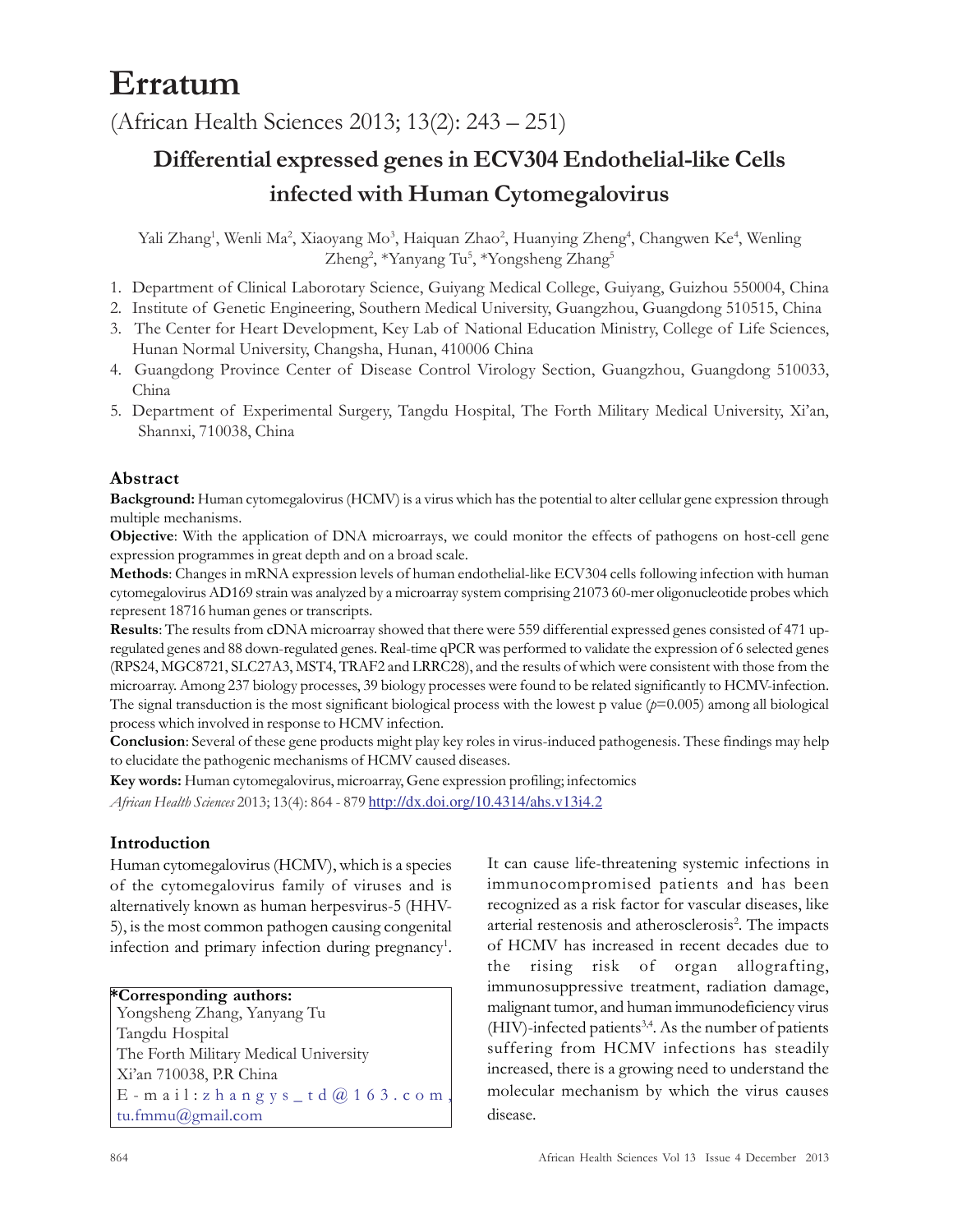HCMV can infect many different cell types in vivo, such as smooth muscle cells, endothelial cells, epithelialcells, neuronal cells, monocyte/macrophage lineage cells and so on<sup>5-7</sup>. Cytopathic effects of HCMV are varied in different tissues and cell lines. Endothelial cells are natural sites of HCMV infection in vivo following a primary infection and are a possible viral reservoir, suggesting that endothelial cells may play a role in viral spread and persistence<sup>8, 9</sup>. HCMV infection of endothelial cells is also associated with atherosclerosis and transplant vascular sclerosis in HCMV-infected patients, pointing to the possible role that infected endothelial cells may play in HCMVmediated diseases. However, the specific mechanisms by which HCMV infects endothelial cells remain unclear. Virus-induced phenotypic changes in host cells are often accompanied with marked changes in gene expression that are related with the pathogenic mechanisms. In the last few years, studies showed changes in gene expression that occur on different host cell types with different types of viral infections<sup>10</sup>. Therefore, analysis of changes in gene expression that occur on infection of endothelial cells with HCMV will be better for revealing the pathogenic mechanisms of HCMV.

DNA expression profiling microarrays are designed to monitor of hundreds and thousands of mRNA levels, and therefore, analysis of those data from microarray experiment can provide us with important information to understand the biological processes and complex pathogenesis of infectious diseases. This technology has also been used in studies on differenet target cells infected with HCMV, which have different performance depending on probe characteristics, array density, sample labeling methods and the characteristics of target cell11-14. Because most studies aimed at human foreskin fibroblast (HFF) as target cell which was infected by HCMV, gene expression profiling of endothelial cells infected HCMV has not yet been studied intensively.

In this study, we monitored the effects of HCMV on ECV304 gene expression profiling using 60-mer high-density oligo microarray, which allowed us to explore the effects of HCMV on endothelial cell gene expression programme in great depth and on a broad scale. Transcriptional-profiling study has also made us to further understand the mechanism of infectious disease process.

## Methods Cell Culture and Virus Infection

ECV304 cells were obtained from Southern Medical University, Guangzhou. The human cytomegalovirus (HCMV) AD169 strain was kindly provided by Medical College of China Central South University. ECV304 cells were cultured in maintenance medium (MEM, Gibco, US) supplemented with 10% fetal calf serum, glutamine, sodium bicarbonate, penicillin and streptomycin at 37°C with 5%  $CO<sub>2</sub>$  in a humidified incubator. The HCMV AD169 strain (4.0 logTCID50/0.1ml) was prepared by harvesting the supernatant of infected cells 6 days post-infection (p.i.). The amount of infectious virus released from the infected cells was determined by the TCID50 method. The ECV304 cells that had been confluent for at least 3 days in a Cell Culture Flasks (25cm<sup>2</sup> ) were infected with 1mL purified HCMV virions, which was prepared by harvesting the supernatant of infected cells 6 days post-infection (4.0 logTCID50 /0.1ml). Confluent cells were then grown in maintenance medium with only 2% fetal calf serum to avoid overstimulating cell growth prior to infection. One batch of uninfected ECV304 cells served as control, while other batches were infected with HCMV AD169 strain.

#### Detection of HCMV DNA in ECV304 cells by **PCR**

The early protein gene of HCMV genome was amplified by PCR using the primer set: (forward: 5'- CCA AGC GGC CTC TGA TAA CCA AG-3') and (reverse: 5'-CAG CAC CAT CCT CCT CTT CCT CT -3'), which could be used to produced a 430-bp fragment. PCR was performed in 50 µl reaction mixtures, containing 0.5µg of DNA template, 0.4 µM of each primer, 25 µl of 2×Premix and 18µl of ddH<sub>2</sub>O. Cycling conditions consisted of an initial denaturation of 5 min at 94°C; 35 cycles, each cycle consisting of 1 min at 94°C, 30 s at 65°C, and 1 min at 72°C; followed by a final extension step at 72°C for 5 min. The PCR products were electrophoresed using 1.5% agarose gels (Shanghai Yito Enterprise, Shanghai, China) and detected by ethidium bromide staining.

#### Detection of HCMV pp65 protein expression by immunofluorescence

HCMV pp65 protein expression was demonstrated by immunofluorescence. ECV304 cells were grown on chamber slides and infected with HCMV for 4 days. Infected and uninfected cells were fixed with mixture of 2% paraformaldehyde and 0.1% Triton X-100 for 30 min at room temperature, washed twice with PBS, blocked with normal goat serum for 20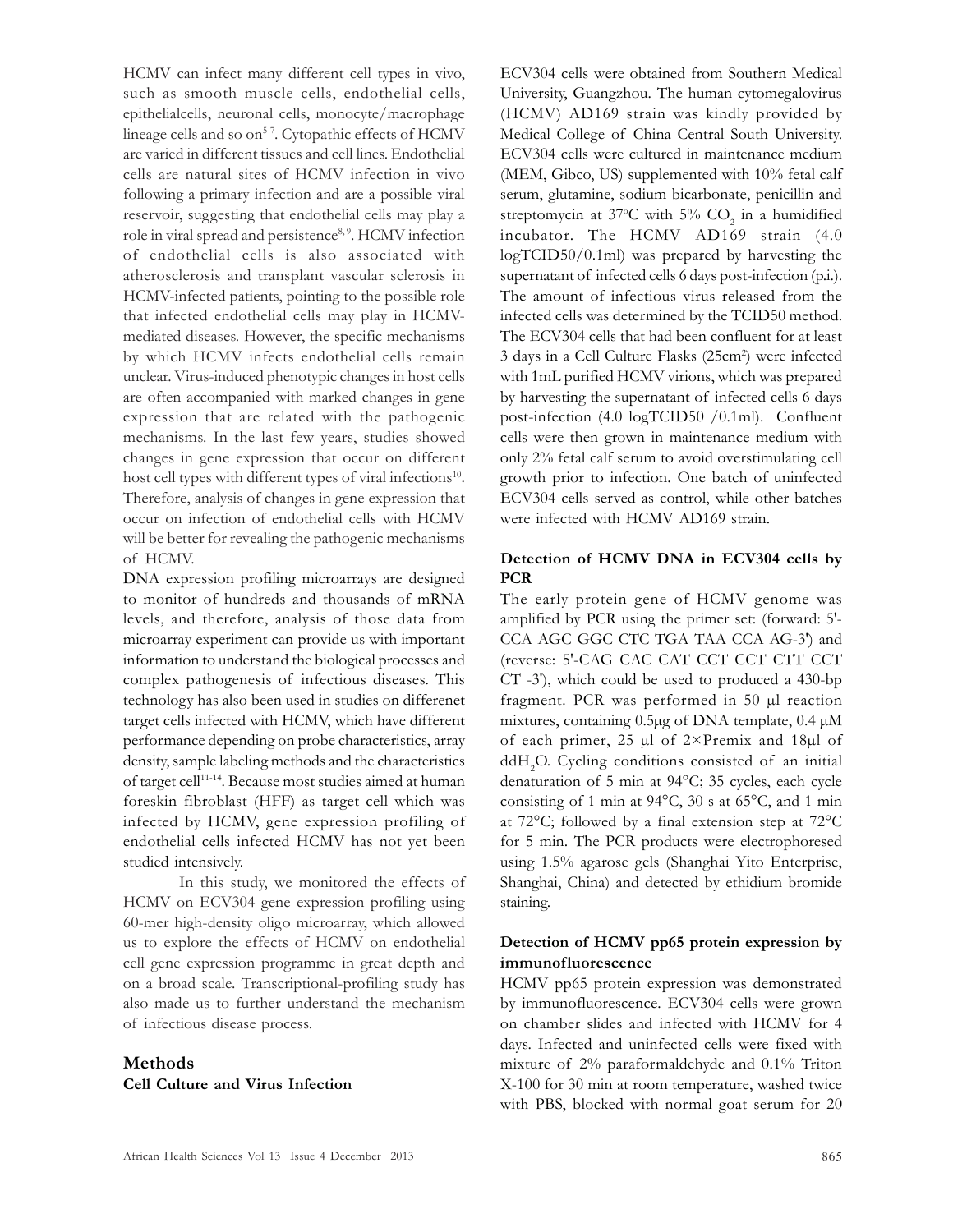min, and then incubated with mouse anti-HCMV pp65 (US Biological, USA) for 30 min at 37°C. After rinsing with PBS for five times, slides were incubated with FITC-conjugated secondary antibody for 30 min at 37 °C. The slides were visualized with fluorescent microscopy (Nikon TE-2000, US).

#### Microarray hybridization and analysis

Total RNA from the infected and uninfected cells were extracted using Trizol reagent (Shenergy Biocolor BioScience & Techonology company, Shanghai) according to the manufacturer's instructions. The quality of total RNA for all microarray experiments was controlled by ultraviolet spectrophotometer DU530 (Beckman) and BioAnalyzer 2100 (Agilent, Palo Alto, CA, USA). Total RNAs (500 ng) from the uninfected and infected ECV304 cells were reversedtranscribed and labeled with Cy5- and Cy3-dCTP using Low Input RNA Fluorescent Linear Amplification Kit (Agilent, Palo Alto, CA, USA), respectively. The Cy5 and Cy3- labeled targets are purified using Rneasy mini spin columns (Qiagen), and then mixed and hybridized to the 60mer Human 1A Oligo Microarray Kit (Agilent, Palo Alto, CA, USA). The hybridization volume of 450µl consisted of 7µg of each Cy3- and Cy5-labeled sample, 50µl 10×control target and 225µl 2×hybridization buffer. The mixture was vibrated and centrifuged shortly, then pipetted on a new coverslip and covered with Agilent microarray. The slides were incubated at 60°C for 16 h in the hybridization chamber, and subsequently washed twice with the solution containing 6×SSC and 0.005% Triton X-102 for 10 min at room temperature, followed by ice-cold solution (0.1×SSC, 0.005% Triton X-102) for 5 min. The slides were then dried with nitrogen and stored in dark place.Scanning was performed with an Agilent 2565BA scanner (Agilent, Palo Alto, CA, USA), and the data of the images were acquired using Agilent G2567AA Feature Extraction Software (version 7.1.1). The features were automatically loaded with a grid file and calculated the centroid positions of each spot on the microarray. The Cookie Cutter method was used to define the features. Filtering was automatically performed by first excluding outlier pixels of features and background regions by flagging. The net Cy3 and Cy5 signal intensities for each feature were formed by subtracting the mean of the pixels in the local background from the mean of the pixels in the feature. Considering the features as the real indicators of expression, the spots were included whose foreground signals were significantly greater than the local background signals and additionally, g(r) backgrounds were greater than 2.6  $g(r)$  background standard

deviation. Any differences in dye signal intensity were normalized using LOWESS method and a reliable log ratio, p-value and log ratio error for each feature was calculated to give a confidence measure that a gene has been differently expressed. The Onto-Express (OE) software and Annotation Database were used to ananlyze biology processes and annotate genes for the result of microarray, respectively.

#### Validation of microarray results by Real time qPCR

cDNAs were reverse transcribed from total RNA extracted from HCMV AD169 infected and uninfected ECV304 cells. The cDNAs were amplified by PCR with random six mers and the mixture containing 1×ExScriptTM buffer, 5µM of dNTP mixture, 100 µM of Random 6 mers, 50 U of ExScriptTM RTase, 10 Uof RNase Inhibitor, 400 ng of total RNA and RNase Free dH<sub>2</sub>Owere carried out under the following conditions: 10 min at 42°C, 2 s at 95°C. Real-time qPCR was used to to validate microarray and performed on a Rotor Gene 3000 Fluorescence quantitative detection system (CORBETT, Australia) using SYBR RT-PCR Kit DDR041A (Takara, Japan). PCR reactions in a final volume of 10µl reaction mixture contain 5ìl PCR mixture, 1µl diluted cDNA and 0.5 ìM each primer specific primers for six genes selected from differentially expressing genes. The PCR reactions were carried out under the following conditions: an initial denaturation of 5 min at 95°C; 45 cycles, each cycle consisting of 15 s at 95°C, 10 s at 60°C, and 15 s at 72°C. The detail information of special°C primers are showed in Table 1. At the end of the program, the specificity of the primer set was confirmed by melting curve analysis (65-95 $\degree$ C with a heating rate of 0.5 $\degree$ C/ min). The copy numbers of target genes and GAPDH mRNA were estimated by comparing the results of real-time PCR with several dilutions  $(10^2, 10^3, 10^4, 10^5,$ 10<sup>6</sup> , 10<sup>7</sup> copies/reaction). The mRNA level of GAPDH was used to normalize the expression ratio of each gene.

#### Analysis of HCMV infection process by Gene-Ontology and Gene Annotation

According to the biological process defined by Gene Ontology (GO) (http://www.geneontolo-gy.org/), Onto-Express software (OE) (http:// vortex.cs.wayne.edu/) was used for analysis of differential expressed genes in HCMV-infected ECV304 cells. Database V2.0 (http:// www.genetools.microarray.ntnu.no/) provides information from UniGene (NCBI), EntrezGene, SwissProt and Gene Ontology (GO), which were used

866 African Health Sciences Vol 13 Issue 4 December 2013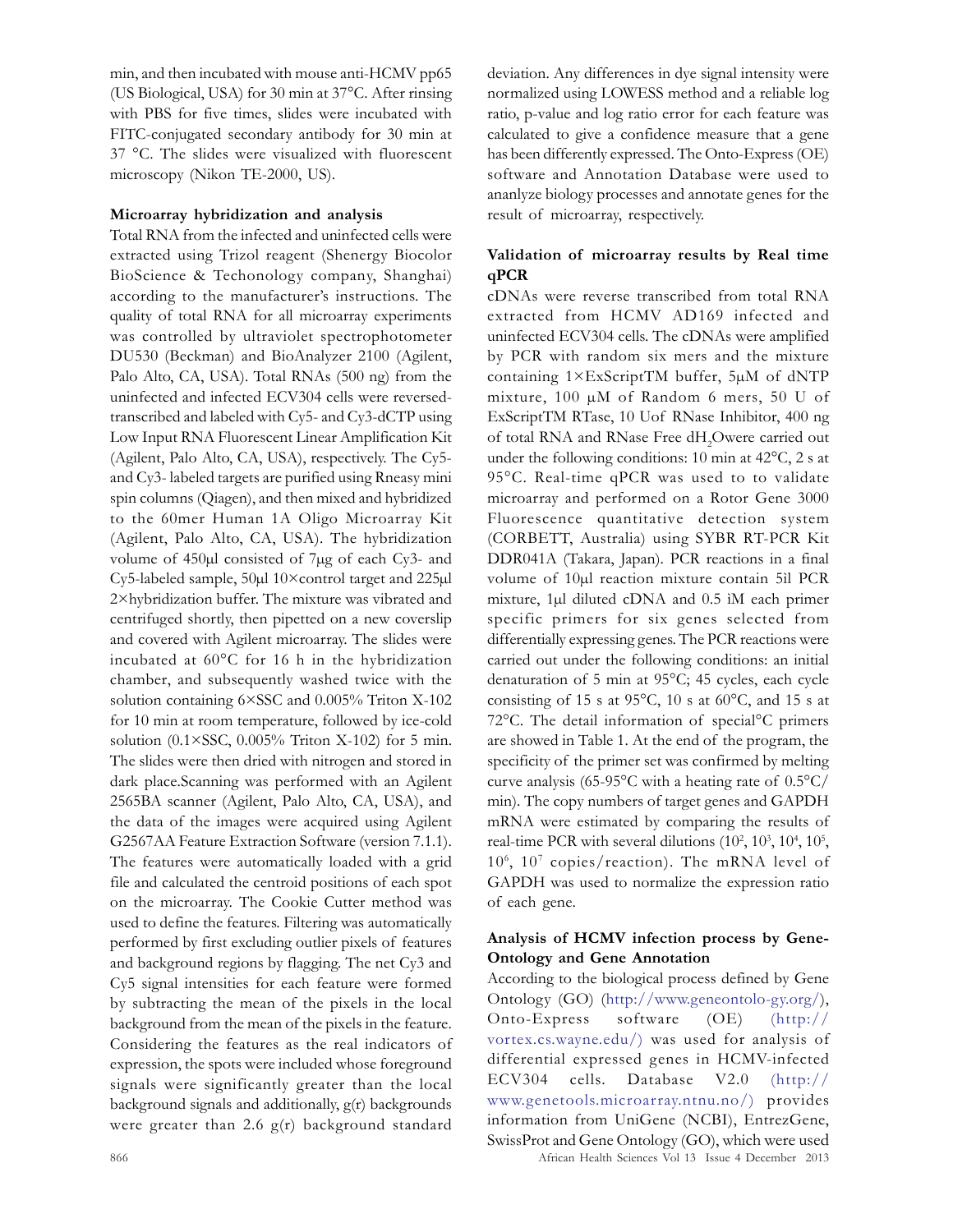## Results

#### HCMV infection in ECV304 cells

The pp65 is used for rapid diagnosis of infected-host cells, which is expressed in the host cell nuclei during the early phase of the replication cycle (Ho et al, 1998). In this study, we evaluated the expression of pp65 in ECV304 cells using immunofluorescence that is simple, reliable, less time-consuming and cheap. ECV304 cells were infected with HCMV AD169 strain as described in the methods reported for this study. Cells infected with HCMV AD169 showed very intense nuclear staining (figure 1A). In contrast, uninfected cells displayed no detectable staining if subjected to the same conditions as infected cells (figure 1B). In addition, the size of PCR products of HCMV IE gene is consistent to prediction (figure 2). These results indicated that HCMV AD169 stain could infect ECV304 cells.



Detection of HCMV pp65 IE protein in HCMVinfected ECV304 cells using immunofluorescence and PCR ECV304 cells were infected with HCMV AD169 strain as escribed in the methods reported for this study.

A: Infected group at 4 d post-infection (green fluorescence show positive pp65 protein locate in infected cells), B: Uninfected group (Original magnification 400×).



Figure 2: Detection of HCMV pp65 IE protein in HCMVinfected ECV304 cells using immunofluorescence and PCR

#### Confirmation of total RNA quality

The agar gel electrophoresis showed that there were three bands of 28S rRNA, 18S rRNA and 5S rRNA, with light degradation and little DNA contamination, meeting DNA microarray requirements

#### Quality control of microarray hybridization

The data is evaluated using Aglient G2567AA Feature Extraction Software (version 7.1) for hybridization efficiency and specificity. The effective hybrid spots were more than 99% meeting the requirements of analysis. As shown in figure 3, the background signal was low. The hybridization signal was homogenous and the shape was regular.



Figure 3: Microarray hybridization scanning picture

#### The scatter plots of hybridizing signal

The fluorescence intensity of the chip was analyzed using scatter plots. The scatter plot of fluorescence intensities from all points was drawn with gProcessedsignal (Cy3) as ordinate against rProcessedsignal (Cy5) as abscissa as indicated in figure 4). Three colours were used to stand for the distribution of two fluorescence signals from all hybrid dots. The yellow dots represent no significant difference between gProcessedsignal and rProcessedsignal, while red and blue represent significant difference between them. In addition, The red dots indicated upregulated genes of ECV304 cells and the blue dots indicated downregulated genes. According to the distribution of fluorescence intensities, most of the dots were distributed in the yellow region with a few red and blue dots, which is consist with the general rule of high-density cDNA microarray hybridization.

African Health Sciences Vol 13 Issue 4 December 2013 867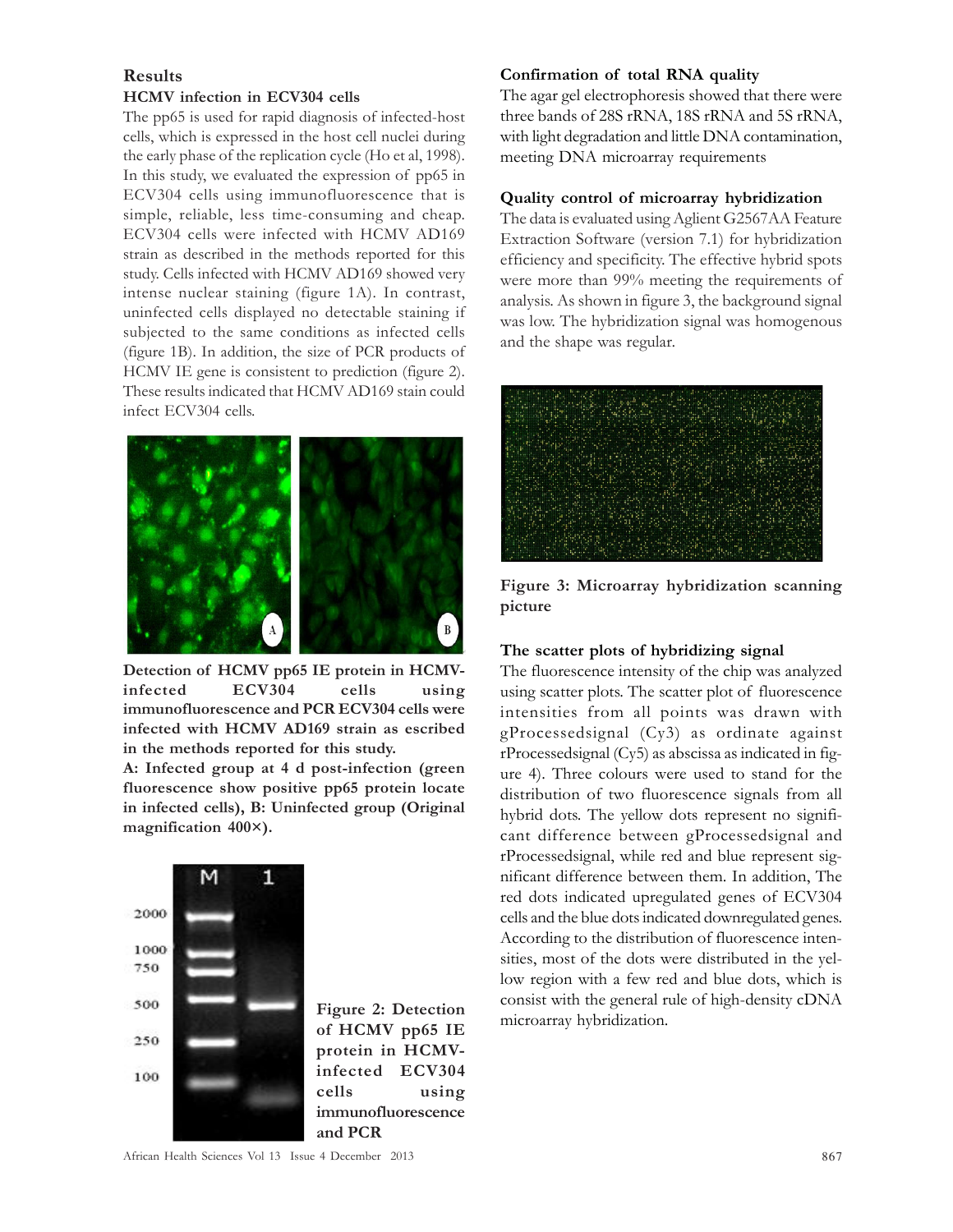





The fluorescence intensity of the chip was analyzed using scatter plots. The scatter plot of fluorescence intensities from all points was drawn with gProcessedsignal (Cy3) as ordinate against rProcessedsignal (Cy5) as abscissa.

| <b>Gene Name</b> | <b>GenBank</b><br><b>Accession No.</b> | Gene name                                                                 | <b>Sequence</b>                | $GG(^{0}_{0})$                   | Tm<br>$^{\circ}$ C) | Size<br>(bp) |
|------------------|----------------------------------------|---------------------------------------------------------------------------|--------------------------------|----------------------------------|---------------------|--------------|
| <b>GAPDH</b>     | NM 002046                              | Homo sapiens glyceraldehyde-3-<br>phosphate dehydrogenase (GAPDH),        | F: - GCACCGTCA AGGCTGAGAAC     | 60                               | 63.29               |              |
|                  |                                        | mRNA.                                                                     | R: - ATGGTGGTGAAGACGCCAGT      | 55                               | 62.9                | 142          |
| RPS24            | NM 033022                              | Homo sapiens ribosomal protein S24<br>(RPS24), transcript variant 1, mRNA | F:-GACAACTGGCTTTGGCATGATTTA    | 41.6<br>6                        | 64.37               | 174          |
|                  |                                        |                                                                           | R: -CCA ACATTGGCCTTTGCAGTC     | 52.3<br>8                        | 64.96               |              |
| LRRC28           | NM 144598                              | Homo sapiens leucine rich repeat<br>containing 28 (LRRC28), mRNA.         | F: -GTTTGCCCAGAAATTGGTCGTC     | 50                               | 64.95               |              |
|                  |                                        |                                                                           | R:-GGTCCACAGTGAGGTACTGCAGAG    | 58.3<br>$\overline{\mathcal{L}}$ | 64.58               | 190          |
| <b>MGC8721</b>   | NM 016127                              | Homo sapiens hypothetical protein<br>MGC (MGC8721), mRNA                  | F: -TTCCCACCGTTACCAGAGATTCA    | 47.8<br>$\overline{2}$           | 64.92               | 179          |
|                  |                                        |                                                                           | R: -CAGTTCCCAAGCCTGTCCAGA      | 57.1<br>4                        | 64.87               |              |
| SLC <sub>3</sub> | NM 024330                              | Homo sapiens solute carrier family 27,<br>member 3 (SLC3), mRNA.          | F: - AGGTGCTGGAGACATATGGACTGAC | 52                               | 64.92               | 142          |
|                  |                                        |                                                                           | R: -CCTGTGGTGACATCATAGCGAATC   | 50                               | 64.97               |              |
| MST4             | NM 016542                              | Homo sapiens Mst3 and SOK1-related                                        | F: - AATACCTGGGCGGTGGTTCA      | 55                               | 64.72               |              |
|                  |                                        | kinase (MST4), mRNA                                                       | R: -CATGGTAGCAATCTGGAACTCATCA  | 44                               | 64.5                | 74           |
| TRAF2            | NM_021138                              | Homo sapiens TNF receptor-associated<br>factor 2 (TRAF2), mRNA.           | F: -GGACCAAGCTGGAAGCCAAGTA     | 54.5<br>4                        | 64.84               | 165          |
|                  |                                        |                                                                           | R: -CTTCATATATGCCCTCGTGAACACA  | 44                               | 64.27               |              |

#### Table 1: Sequence information of primers designed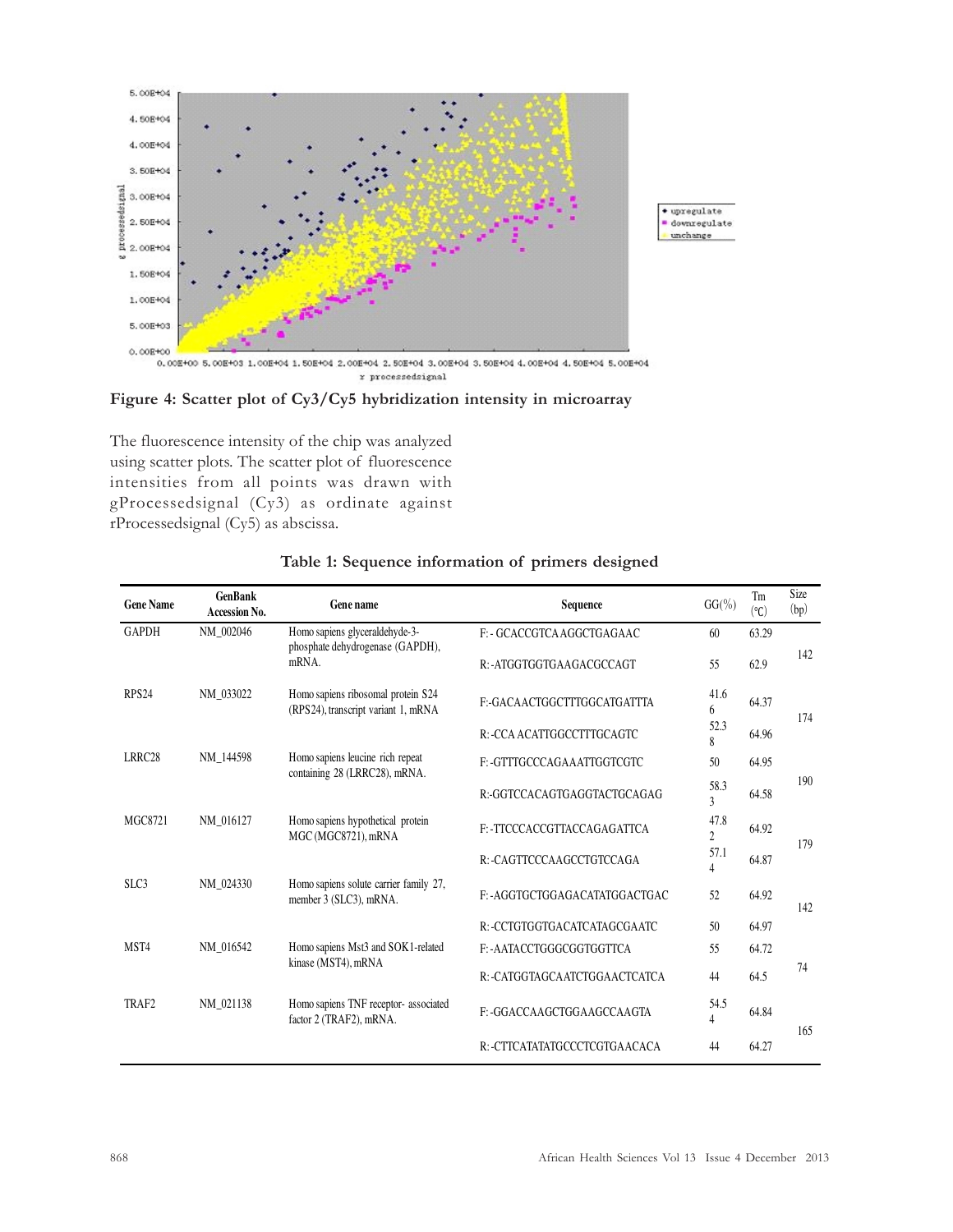#### Differential expressed gene in HCMV infected-ECV304 cells

The result showed that there were 559 differential expressed genes. 471 genes were found to be expressed up-regulated; 334 of which had clear functions, while 88 genes were found to be expressed down-regulated, 69 of which had clear functions (table 2 and 3). Fold difference is the differences in multiples between HCMV infected-ECV304 cells and uninfected cells. Positive values described up-regulation while negative values described down-regulation.

| GeneName          | Fold       | GeneName                        | Fold             | GeneName       | Fold       | GeneNa                   | Fold       | GeneNa           | Fold             |
|-------------------|------------|---------------------------------|------------------|----------------|------------|--------------------------|------------|------------------|------------------|
|                   | difference |                                 | $\it difference$ |                | difference | me                       | difference | me               | $\it difference$ |
| MGC2668           | 16.83      | FLJ20446                        | 7.39             | CNR1           | 5.84       | LOC9035<br>5             | 4.64       | <b>FRDA</b>      | 3.39             |
| FLJ22757          | 12.59      | TA-LRRP                         | 7.39             | ZFPL1          | 5.83       | LHFP                     | 4.58       | SPAG6            | 3.38             |
| <b>GDNF</b>       | 11.94      | FGFR2                           | 7.37             | CYP11          | 5.71       | POMZP3                   | 4.54       | KCNK2            | 3.32             |
| EHF               | 11.61      | PPARA                           | 7.31             | ABCA8          | 5.71       | ART1                     | 4.51       | PLA7             | 3.32             |
| <b>TECTB</b>      | 11.38      | STAG1                           | 7.20             | HD             | 5.62       | <b>CISH</b>              | 4.37       | SEPX1            | 3.24             |
| STAR              | 10.99      | FLJ35808                        | 7.11             | CACNA2D1       | $5.60\,$   | ASAH2                    | 4.33       | TM9SF2           | 3.22             |
| ATSV              | 10.73      | DSCR10                          | 7.08             | <b>KREMEN1</b> | 5.56       | SLC <sub>2</sub>         | 4.32       | CRB1             | 3.17             |
| <b>NFIB</b>       | 10.53      | B3GNT7                          | 6.96             | MGC21854       | 5.49       | PCTP                     | 4.21       | <b>DCOHM</b>     | 3.15             |
| HEAB              | 10.53      | FLJ90440                        | 6.93             | MT1H           | 5.35       | MST4                     | 4.03       | <b>MRPS</b>      | 3.14             |
| GSTM1             | 10.07      | <b>BM039</b>                    | 6.87             | CPO            | 5.31       | HSD17B<br>$\overline{2}$ | 3.98       | HMG20B           | 3.12             |
| <b>QDPR</b>       | 9.49       | C <sub>2</sub> GNT <sub>3</sub> | 6.76             | RGC32          | 5.26       | CTPS2                    | 3.90       | GRIK3            | 3.11             |
| DEFB127           | 9.46       | MGC1203                         | 6.75             | HTR7           | 5.26       | MGC109<br>74             | 3.87       | DPM <sub>2</sub> | 3.10             |
| BET1              | 9.44       | FLJ21865                        | 6.73             | KIAA0570       | 5.22       | ENO3                     | 3.85       | BCL10            | 3.08             |
| TNFSF9            | 9.02       | ALS2CR2                         | 6.63             | KRTAP9-2       | 5.11       | COP1                     | 3.85       | USP13            | 3.08             |
| CYB5R1            | 8.74       | <b>CAPG</b>                     | 6.62             | C20orf96       | 5.09       | $\rm IGL1$               | 3.84       | UNC5H2           | 3.06             |
| FLJ20174          | 8.63       | FLJ13204                        | 6.54             | SLC6           | $5.08\,$   | DKFZp1<br>31             | 3.83       | ATP6V2           | 3.06             |
| SH <sub>2</sub> D | 8.23       | CYP1                            | 6.29             | <b>CRKL</b>    | 5.00       | CAPNS2                   | 3.68       | RPS6KA5          | 3.05             |
| SPIB              | 8.07       | ARHGAP1<br>5                    | 6.23             | ZFP2           | 4.87       | SLC <sub>22</sub>        | 3.67       | VLCS-H1          | 2.99             |
| HSPC023           | 8.07       | MGC49942                        | 6.07             | FLJ90311       | 4.86       | GPD1                     | 3.64       | PRTN3            | 2.98             |
| LGALS8            | 7.95       | SMARCA2                         | $6.06\,$         | TCFL5          | 4.83       | MBD <sub>2</sub>         | 3.64       | SNFT             | 2.98             |
| KCNMB1            | 7.89       | RB1CC1                          | 6.05             | TM4SF5         | 4.80       | SMARCA<br>3              | 3.62       | C1orf1           | 2.98             |
| TGFBRAP1          | 7.66       | SNTB2                           | 6.04             | CNTN5          | 4.79       | PPIF                     | 3.61       | ITGA5            | 2.97             |
| SEC24B            | 7.64       | FLJ23360                        | 5.93             | $\text{MUT}$   | 4.78       | CHRNA1<br>$\theta$       | 3.58       | MGC5528          | 2.96             |
| MGC3295           | 7.50       | <b>FOXL1</b>                    | 5.93             | UGT2B11        | 4.75       | LY64                     | 3.52       | ${\rm MPC}$      | 2.96             |
| WBSCR5            | 7.41       | NICE-4                          | 5.89             | FLJ14909       | 4.64       | CST <sub>5</sub>         | 3.43       | ABCC3            | 2.95             |

Table 2: List of up-regulated genes during HCMV infection in ECV304 cells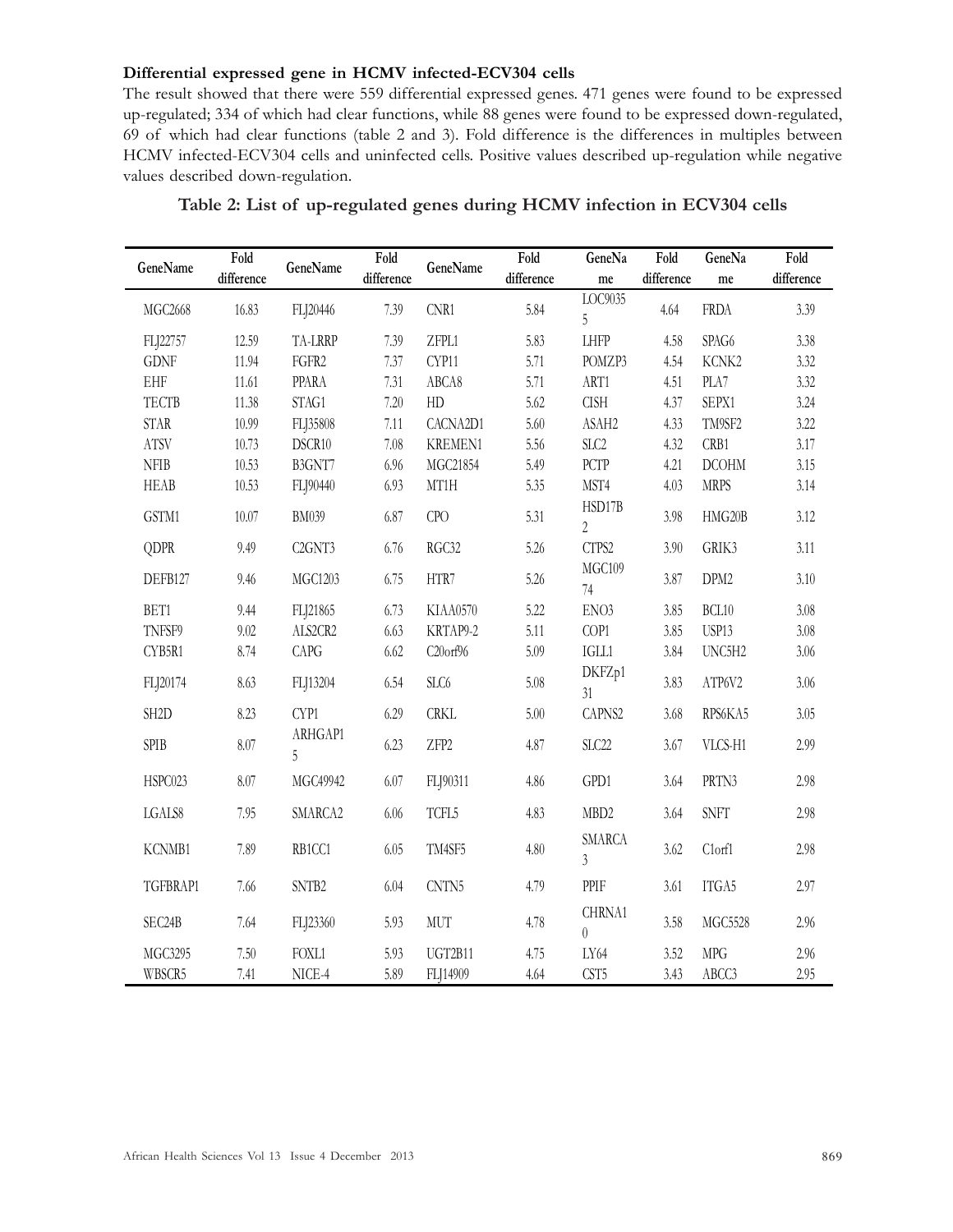Table 2 Continued

| Gene               | Fold       | GeneName           | Fold       | GeneName                 | Fold       | GeneName      | Fold       | GeneName      | Fold       |
|--------------------|------------|--------------------|------------|--------------------------|------------|---------------|------------|---------------|------------|
| Name               | difference |                    | difference |                          | difference |               | difference |               | difference |
| FLJ23168           | 1.71       | MGC15397           | 1.60       | GIT1                     | 1.48       | CDH11         | 1.40       | NM 138456.2   | 6.68       |
| UNC45              | 1.71       | <b>HTR</b>         | 1.60       | <b>KIF</b>               | 1.48       | PAPPA         | 1.39       | I 961848      | 6.57       |
| FLJ11785           | 1.70       | LENG5              | 1.59       | SGCE                     | 1.48       | TNP1          | 1.39       | I 963496      | 6.32       |
| <b>CHGA</b>        | 1.70       | NRP2               | 1.59       | HAVCR1                   | 1.48       | <b>LOX</b>    | 1.39       | NM 178470.1   | 6.14       |
| CCNE2              | 1.68       | EXO1               | 1.58       | ARHGEF1                  | 1.48       | RBP3          | 1.38       | NM 173686.1   | 5.81       |
| LOC51142           | 1.68       | TNNC <sub>2</sub>  | 1.58       | <b>MIP</b>               | 1.47       | HOXA11        | 1.38       | I 1100065     | 5.79       |
| MAGEA3             | 1.68       | NELL1              | 1.58       | TBX2                     | 1.47       | IDI1          | 1.37       | I 963989      | 5.61       |
| DDX18              | 1.66       | HIST1H2BF          | 1.58       | <b>PACRG</b>             | 1.47       | FTH1          | 1.37       | NM 001455.1   | 5.22       |
| CD <sub>2</sub> AP | 1.66       | <b>SYNPR</b>       | 1.58       | <b>MNT</b>               | 1.46       | MGC16386      | 1.37       | NM 138820.1   | 5.21       |
| <b>MYO</b>         | 1.65       | <b>GEMIN7</b>      | 1.58       | PAPSS2                   | 1.46       | NM_152669.1   | 50.10      | I_1000218     | 4.99       |
| MGC40499           | 1.65       | <b>NANS</b>        | 1.57       | ALEX3                    | 1.46       | I 959644      | 16.61      | NM 014693.1   | 4.94       |
| RAB31              | 1.65       | CARD <sub>15</sub> | 1.57       | LAMC1                    | 1.45       | I_1846457.FL1 | 13.81      | NM_153263.1   | 4.87       |
| TCFL4              | 1.64       | FLJ23259           | 1.56       | MGC3207                  | 1.45       | NM 152494.1   | 11.84      | NM 005450.1   | 4.80       |
| <b>BRE</b>         | 1.64       | <b>MARS</b>        | 1.56       | MGC14161                 | 1.44       | NM 015018.1   | 11.52      | I_1000397     | 4.79       |
| DKFZp434E<br>2220  | 1.64       | DMRTC2             | 1.56       | FLJ20637                 | 1.43       | I_1109448     | 11.35      | I 1109096     | 4.78       |
| <b>MICB</b>        | 1.64       | KIAA0700           | 1.55       | GNB1                     | 1.43       | NM_144664.1   | 11.10      | NM 144679.1   | 4.66       |
| $C22$ orf $20$     | 1.63       | <b>PLA</b>         | 1.55       | RPS6KL1                  | 1.43       | I 962816      | 10.38      | I 951081      | 4.38       |
| CALM2              | 1.63       | <b>VAPB</b>        | 1.55       | ADAMTS5                  | 1.43       | I 963159      | 9.84       | I 1151919     | 4.13       |
| HOXD10             | 1.63       | PVRL3              | 1.54       | FLJ22794                 | 1.42       | I 1000440     | 9.19       | NM_153030.1   | 4.06       |
| <b>CCNDBP1</b>     | 1.62       | NOS <sub>1</sub>   | 1.53       | CHAF1B                   | 1.42       | NM 153010.3   | 9.10       | I 1985061.FL1 | 3.97       |
| GPR <sub>10</sub>  | 1.62       | <b>TXNIP</b>       | 1.51       | MGC13125                 | 1.41       | I_963100      | 8.88       | I 964564      | 3.66       |
| SFXN2              | 1.61       | FLJ20605           | 1.50       | DKFZP434P175<br>$\theta$ | 1.41       | I 1110275     | 8.86       | NM_152684.1   | 3.63       |
| CYP2               | 1.61       | ATP6V2             | 1.50       | LOC51239                 | 1.41       | I 963013      | 7.79       | I 944014      | 3.63       |
| <b>PTK</b>         | 1.61       | BTAF1              | 1.50       | C12 <sub>orf</sub> 8     | 1.40       | I_960313      | 7.60       | I 931201      | 3.56       |
| CYP27B1            | 1.60       | BAG3               | 1.49       | KRTAP9-4                 | 1.40       | NM_152360.1   | 7.48       | I 965874      | 3.56       |

| Gene               | Fold       | GeneName          | Fold       | GeneName                 | Fold       | GeneName      | Fold       | GeneName      | Fold       |
|--------------------|------------|-------------------|------------|--------------------------|------------|---------------|------------|---------------|------------|
| Name               | difference |                   | difference |                          | difference |               | difference |               | difference |
| FLJ23168           | 1.71       | MGC15397          | 1.60       | GIT1                     | 1.48       | CDH11         | 1.40       | NM_138456.2   | 6.68       |
| UNC45              | 1.71       | <b>HTR</b>        | 1.60       | <b>KIF</b>               | 1.48       | PAPPA         | 1.39       | I 961848      | 6.57       |
| FLJ11785           | 1.70       | LENG5             | 1.59       | SGCE                     | 1.48       | TNP1          | 1.39       | I 963496      | 6.32       |
| <b>CHGA</b>        | 1.70       | NRP2              | 1.59       | HAVCR1                   | 1.48       | LOX           | 1.39       | NM 178470.1   | 6.14       |
| CCNE2              | 1.68       | EXO1              | 1.58       | ARHGEF1                  | 1.48       | RBP3          | 1.38       | NM_173686.1   | 5.81       |
| LOC51142           | 1.68       | TNNC <sub>2</sub> | 1.58       | <b>MIP</b>               | 1.47       | HOXA11        | 1.38       | I 1100065     | 5.79       |
| MAGEA3             | 1.68       | <b>NELL1</b>      | 1.58       | TBX2                     | 1.47       | IDI1          | 1.37       | I 963989      | 5.61       |
| DDX18              | 1.66       | HIST1H2BF         | 1.58       | PACRG                    | 1.47       | FTH1          | 1.37       | NM 001455.1   | 5.22       |
| CD <sub>2</sub> AP | 1.66       | <b>SYNPR</b>      | 1.58       | <b>MNT</b>               | 1.46       | MGC16386      | 1.37       | NM 138820.1   | 5.21       |
| <b>MYO</b>         | 1.65       | GEMIN7            | 1.58       | PAPSS2                   | 1.46       | NM_152669.1   | 50.10      | I_1000218     | 4.99       |
| MGC40499           | 1.65       | <b>NANS</b>       | 1.57       | ALEX3                    | 1.46       | I 959644      | 16.61      | NM 014693.1   | 4.94       |
| RAB31              | 1.65       | CARD15            | 1.57       | LAMC1                    | 1.45       | I_1846457.FL1 | 13.81      | NM_153263.1   | 4.87       |
| TCFL4              | 1.64       | FLJ23259          | 1.56       | MGC3207                  | 1.45       | NM 152494.1   | 11.84      | NM 005450.1   | 4.80       |
| <b>BRE</b>         | 1.64       | <b>MARS</b>       | 1.56       | MGC14161                 | 1.44       | NM 015018.1   | 11.52      | I 1000397     | 4.79       |
| DKFZp434E<br>2220  | 1.64       | DMRTC2            | 1.56       | FLJ20637                 | 1.43       | I 1109448     | 11.35      | I 1109096     | 4.78       |
| <b>MICB</b>        | 1.64       | KIAA0700          | 1.55       | GNB1                     | 1.43       | NM_144664.1   | 11.10      | NM_144679.1   | 4.66       |
| $C22$ orf $20$     | 1.63       | <b>PLA</b>        | 1.55       | RPS6KL1                  | 1.43       | I 962816      | 10.38      | I 951081      | 4.38       |
| CALM2              | 1.63       | <b>VAPB</b>       | 1.55       | ADAMTS5                  | 1.43       | I 963159      | 9.84       | I 1151919     | 4.13       |
| HOXD10             | 1.63       | PVRL3             | 1.54       | FLJ22794                 | 1.42       | I 1000440     | 9.19       | NM 153030.1   | 4.06       |
| <b>CCNDBP1</b>     | 1.62       | NOS <sub>1</sub>  | 1.53       | CHAF1B                   | 1.42       | NM_153010.3   | 9.10       | I 1985061.FL1 | 3.97       |
| GPR <sub>10</sub>  | 1.62       | <b>TXNIP</b>      | 1.51       | MGC13125                 | 1.41       | I 963100      | 8.88       | I 964564      | 3.66       |
| SFXN <sub>2</sub>  | 1.61       | FLJ20605          | 1.50       | DKFZP434P175<br>$\Omega$ | 1.41       | I 1110275     | 8.86       | NM_152684.1   | 3.63       |
| CYP <sub>2</sub>   | 1.61       | ATP6V2            | 1.50       | LOC51239                 | 1.41       | I 963013      | 7.79       | I 944014      | 3.63       |
| <b>PTK</b>         | 1.61       | BTAF1             | 1.50       | C12 <sub>orf</sub> 8     | 1.40       | I_960313      | 7.60       | I 931201      | 3.56       |
| CYP27B1            | 1.60       | BAG3              | 1.49       | KRTAP9-4                 | 1.40       | NM 152360.1   | 7.48       | I 965874      | 3.56       |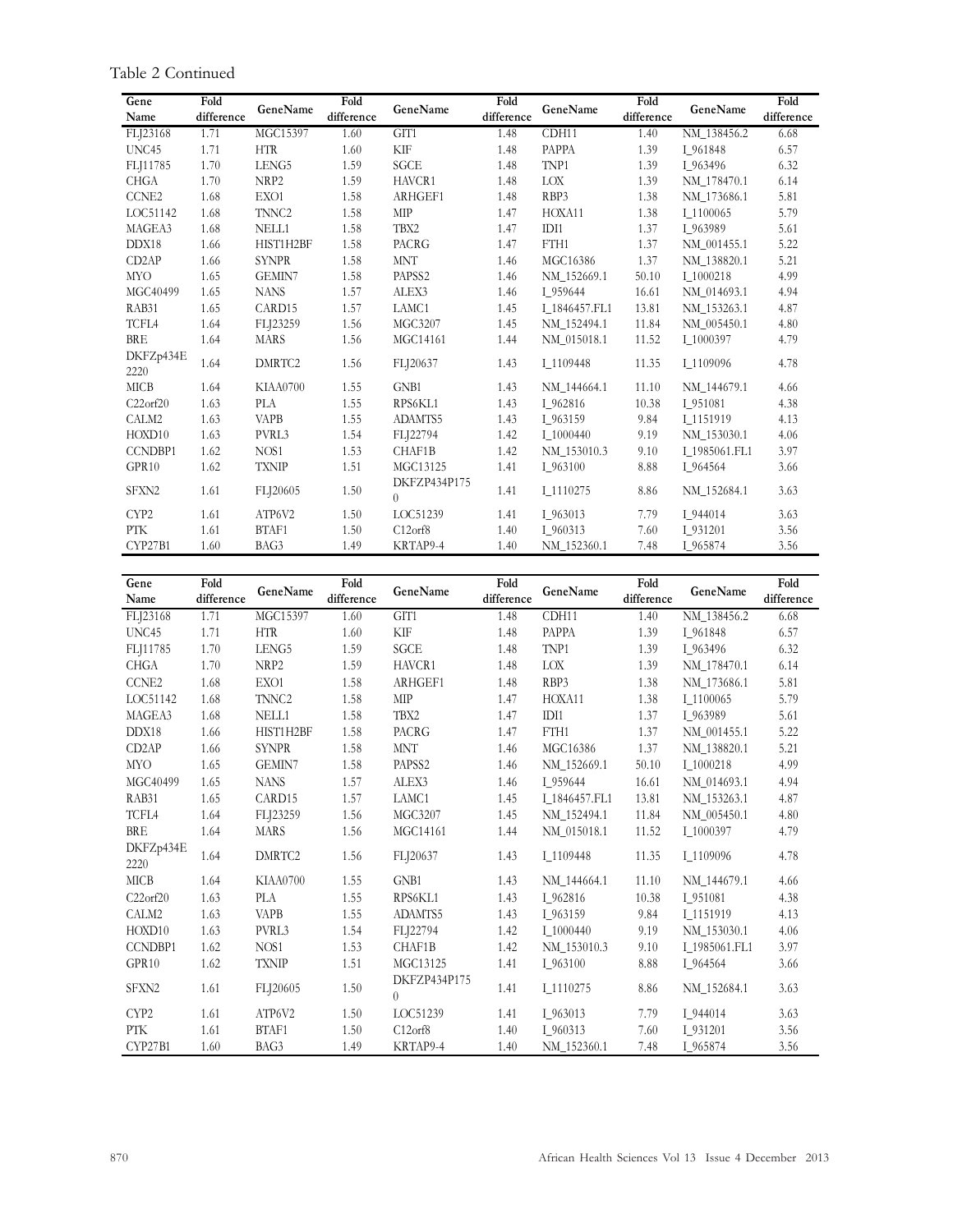| GeneName      | Fold       | GeneName      | Fold       | GeneName      | Fold       | GeneName    | Fold       |
|---------------|------------|---------------|------------|---------------|------------|-------------|------------|
|               | difference |               | difference |               | difference |             | difference |
| I_962880      | 3.53       | NM 178034.1   | 2.34       | I 965027      | 1.82       | NM_016590.2 | 1.53       |
| NM 033416.1   | 3.41       | I 957174      | 2.32       | I 1109565     | 1.81       | I 948919    | 1.52       |
| NM 175053.1   | 3.40       | I 962558      | 2.29       | I 963639      | 1.77       | I 958442    | 1.52       |
| NM 178840.1   | 3.27       | I 964457      | 2.26       | I 931895      | 1.76       | I 936605    | 1.52       |
| I 1912044.FL1 | 3.07       | I 1109311     | 2.23       | I 928385      | 1.76       | I 959893    | 1.51       |
| NM 003017.2   | 2.97       | I 930224      | 2.21       | I 1918165.FL1 | 1.75       | NM 005205.2 | 1.51       |
| I 939261      | 2.93       | I 960356      | 2.18       | NM 138817.1   | 1.75       | I 1100871   | 1.50       |
| I_2015145.FL2 | 2.90       | NM 005737.2   | 2.17       | I 966202      | 1.72       | I 962912    | 1.48       |
| I_1001950     | 2.89       | I 1109914     | 2.15       | I 958498      | 1.68       | NM_176811.1 | 1.48       |
| I 931549      | 2.84       | NM 175906.1   | 2.14       | I 959040      | 1.68       | I 930598    | 1.48       |
| I 928342      | 2.76       | I 2020917.FL1 | 2.07       | I 962848      | 1.67       | NM_153184.1 | 1.47       |
| I 962649      | 2.72       | I 928994      | 2.07       | I 1109458     | 1.67       | I 1109420   | 1.47       |
| I 961465      | 2.71       | NM 175745.1   | 2.05       | I 957145      | 1.66       | I 1109342   | 1.46       |
| I 936604      | 2.71       | NM 152420.1   | 2.03       | I_1847600.FL1 | 1.66       | NM 174900.1 | 1.45       |
| NM 152768.1   | 2.70       | I 930338      | 2.03       | I 961307      | 1.65       | I 930237    | 1.45       |
| NM 032721.2   | 2.69       | NM 001130.4   | 1.99       | NM 002648.1   | 1.65       | I 1109691   | 1.44       |
| I 962007      | 2.66       | I 1100234     | 1.97       | NM 138422.1   | 1.65       | I 1100108   | 1.44       |
| I 929707      | 2.66       | I 965124      | 1.94       | I 1109345     | 1.63       | I 950247    | 1.41       |
| I 965788      | 2.63       | I 956871      | 1.90       | I 931079      | 1.62       | NM_153235.1 | 1.38       |
| NM 178503.1   | 2.60       | I 1958495.FL1 | 1.90       | I 1000606     | 1.62       | I 966412    | 1.37       |
| I 1109303     | 2.59       | NM_080662.1   | 1.88       | I 958063      | 1.57       | I 963553    | 1.37       |
| NM 152371.1   | 2.59       | I 957754      | 1.86       | I 1151935     | 1.54       |             |            |
| NM 178545.1   | 2.56       | NM 148895.1   | 1.85       | I 929587      | 1.54       |             |            |
| NM 175918.1   | 2.53       | NM 018338.1   | 1.84       | I 1152052     | 1.53       |             |            |
| NM 139166.1   | 2.48       | I 931318      | 1.84       | I 963177      | 1.53       |             |            |

Table 2 Continued

Table 3: List of down-regulated genes during HCMV infection in ECV304 cells

| GeneName        | Fold<br>difference | GeneName               | Fold<br>difference | GeneName                         | Fold<br>difference | GeneName      | Fold<br>difference |
|-----------------|--------------------|------------------------|--------------------|----------------------------------|--------------------|---------------|--------------------|
| UEV3            | $-131.19$          | UBN1                   | $-1.75$            | LOC92906                         | $-1.54$            | I 1100727     | $-3.41$            |
| LRRC28          | $-5.88$            | PRM1                   | $-1.75$            | <b>PTCH</b>                      | $-1.54$            | I 1109316     | $-1.92$            |
| EBAG9           | $-3.99$            | <b>GNE</b>             | $-1.75$            | TTC1                             | $-1.54$            | I 954745      | $-1.90$            |
| <b>ALLC</b>     | $-3.86$            | <b>HS747E</b>          | $-1.74$            | NR1H2                            | $-1.52$            | I 1109663     | $-1.81$            |
| DYRK1B          | $-3.85$            | FLJ34389               | $-1.72$            | CYP4X1                           | $-1.52$            | I 1100463     | $-1.76$            |
| CDKL5           | $-3.74$            | AGC1                   | $-1.72$            | NM 004128.1                      | $-1.51$            | I 1109571     | $-1.75$            |
| NM 152466.1     | $-3.49$            | FBN1                   | $-1.71$            | SLC8                             | $-1.51$            | I 1151840     | $-1.59$            |
| C8B             | $-3.48$            | H <sub>326</sub>       | $-1.70$            | NM 152680.1                      | $-1.51$            | I 3260602.FL1 | $-1.57$            |
| OR <sub>1</sub> | $-3.23$            | PCDHB3                 | $-1.70$            | $C21$ or $f62$                   | $-1.50$            | I_965931      | $-1.56$            |
| FACL4           | $-2.42$            | TNFSF10                | $-1.67$            | MAGEA6                           | $-1.50$            | I 958455      | $-1.54$            |
| FLJ34658        | $-2.21$            | RNF <sub>2</sub>       | $-1.66$            | COX2                             | $-1.49$            | I 1201909     | $-1.49$            |
| NM 152693.1     | $-2.20$            | FAM1                   | $-1.64$            | GPR74                            | $-1.49$            | I 1001952     | $-1.49$            |
| CAP350          | $-2.15$            | HDAC5                  | $-1.63$            | LYL1                             | $-1.49$            | I 960767      | $-1.42$            |
| MGC33212        | $-2.13$            | KRT1                   | $-1.62$            | $CGI-30$                         | $-1.48$            |               |                    |
| MGC15737        | $-2.00$            | RGS2                   | $-1.61$            | <b>GCKR</b>                      | $-1.46$            |               |                    |
| ALG12           | $-2.00$            | SIGIRR                 | $-1.61$            | NM_025049.1                      | $-1.46$            |               |                    |
| DDX11           | $-1.99$            | <b>SNAPAP</b>          | $-1.60$            | <b>KIAA0372</b>                  | $-1.45$            |               |                    |
| RPL24           | $-1.96$            | CD7                    | $-1.58$            | IL7                              | $-1.45$            |               |                    |
| <b>FAM</b>      | $-1.91$            | SSBP3                  | $-1.58$            | $C1$ orf $27$                    | $-1.44$            |               |                    |
| <b>MGC4293</b>  | $-1.91$            | MEL                    | $-1.58$            | B <sub>4</sub> GALT <sub>1</sub> | $-1.44$            |               |                    |
| MGC33214        | $-1.88$            | RGS <sub>6</sub>       | $-1.57$            | IRTA1                            | $-1.44$            |               |                    |
| FLJ20551        | $-1.81$            | $\operatorname{DGUOK}$ | $-1.57$            | PSMF1                            | $-1.44$            |               |                    |
| UPF3B           | $-1.80$            | <b>TFB</b>             | $-1.55$            | GPCR1                            | $-1.42$            |               |                    |
| GIOT-3          | $-1.79$            | LOC112840              | $-1.55$            | DAPK2                            | $-1.42$            |               |                    |
| MRPL30          | $-1.76$            | ZNF93                  | $-1.54$            | NM 004252.1                      | $-1.41$            |               |                    |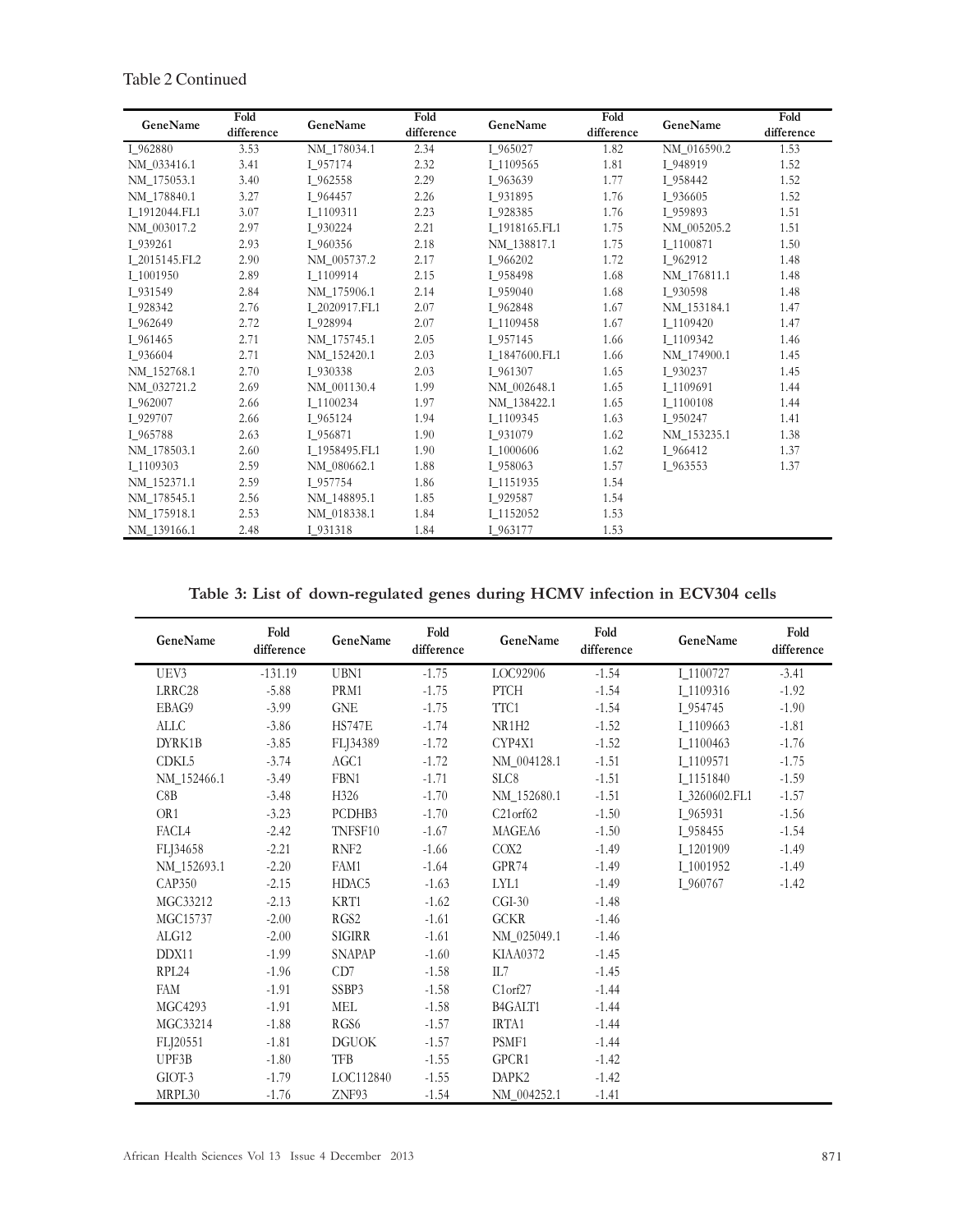#### Validation of microarray results

Six gene selected was performed using real-time RT-PCR to validate microarray results and relative quantitation results was showed as follow (table 4). Genes determined by real-time RT-PCR showed similar patterns of expression to those analyzed by microarray, suggesting data reliability from cDNA microarray that settle the base for bio-information analysis and study on the function.

|                |                         |                                                | IS(GADPH)                      |                                             | <b>Target Gene</b>                             |                                |                    |                         |
|----------------|-------------------------|------------------------------------------------|--------------------------------|---------------------------------------------|------------------------------------------------|--------------------------------|--------------------|-------------------------|
|                | <b>Target Gene Name</b> | <b>Result of</b><br>quantitaion<br>$(copies*)$ | Relative<br>quantitaion<br>(X) | Relative<br>quantitaion<br>(Y)<br>(copies*) | Adjustive<br>quantitaion<br>(Y/X)<br>(copies*) | Relative<br>quantitaion<br>(Z) | array<br>(Ratio**) | difference<br>(Z-Ratio) |
| RPS24          | control                 | 16238723                                       | $\mathbf{1}$                   | 60139368                                    | 60139368                                       | $\mathbf{1}$                   |                    |                         |
|                | infection<br>group      | 8862281                                        | 0.54                           | 81432414                                    | 149211979                                      | 2.48                           | 2.44               | 0.04                    |
|                | control                 | 16238723                                       | $\mathbf{1}$                   | 16839583                                    | 16839582                                       | 1                              |                    |                         |
| <b>MGC8721</b> | infection<br>group      | 8862281                                        | 0.54                           | 26001917                                    | 47644388                                       | 2.83                           | 2.9                | $-0.07$                 |
|                | control                 | 16238723                                       | $\mathbf{1}$                   | 451805                                      | 451805                                         | $\mathbf{1}$                   |                    |                         |
| SLC3           | infection<br>group      | 8862281                                        | 0.54                           | 1217584                                     | 2231029                                        | 4.94                           | 2.24               | 2.70                    |
|                | control                 | 16238723                                       | $\mathbf{1}$                   | 451805                                      | 451805                                         | $\mathbf{1}$                   |                    |                         |
| MST4           | infection<br>group      | 8862281                                        | 0.54                           | 1425852                                     | 2612647                                        | 5.78                           | 4.03               | 1.75                    |
|                | control                 | 16238723                                       | $\mathbf{1}$                   | 1488105                                     | 1488105                                        | $\mathbf{1}$                   |                    |                         |
| TRAF2          | infection<br>group      | 8862281                                        | 0.54                           | 3049637                                     | 5587975                                        | 3.76                           | 2.67               | 1.09                    |
|                | control                 | 16238723                                       | $\mathbf{1}$                   | 11469841                                    | 11469841                                       | $\mathbf{1}$                   |                    |                         |
| LRRC28         | infection<br>group      | 8862281                                        | 0.54                           | 1272521                                     | 2331692                                        | 0.20                           | 0.17               | 0.03                    |

#### Table 4: Relative quantitation results of real time RT**-PCR**

#### Biological process analysis of HCMV infection process

559 differential expressed genes were involved in 273 biological processes, 39 of which were significant (P<0.05). As shown in table 5, information from UniGene(NCBI), EntrezGene and Gene Ontology (GO) were used for function annotation and analysis of genes in HCMV infection process. Differential expressed genes induced by HCMV infection were also involved in the pathogenic mechanism of HCMV infection. These genes included apoptosisrelated genes (Granzyme B, DAPK2, TARF2, TNFSF9, TNFSF10, Bcl-2L10, TGFBRAP1), Gprotein-coupled receptors signal transduction pathway-related genes (RGS6, RGS2, GIT1), c-jun

N-terminal kinase and MAPK signaling pathwayrelated genes (CRKL, SH2D3A, MAP2K2), cell cycle-related genes (cyclinE, E2F), cancer-related genes (MYCL-2). In these biological processes, the P value of signal transduction-related genes is lowest (P=0.005), containing 21 genes. DNA-dependent transcriptional regulation-related genes were the most, containing 29 genes.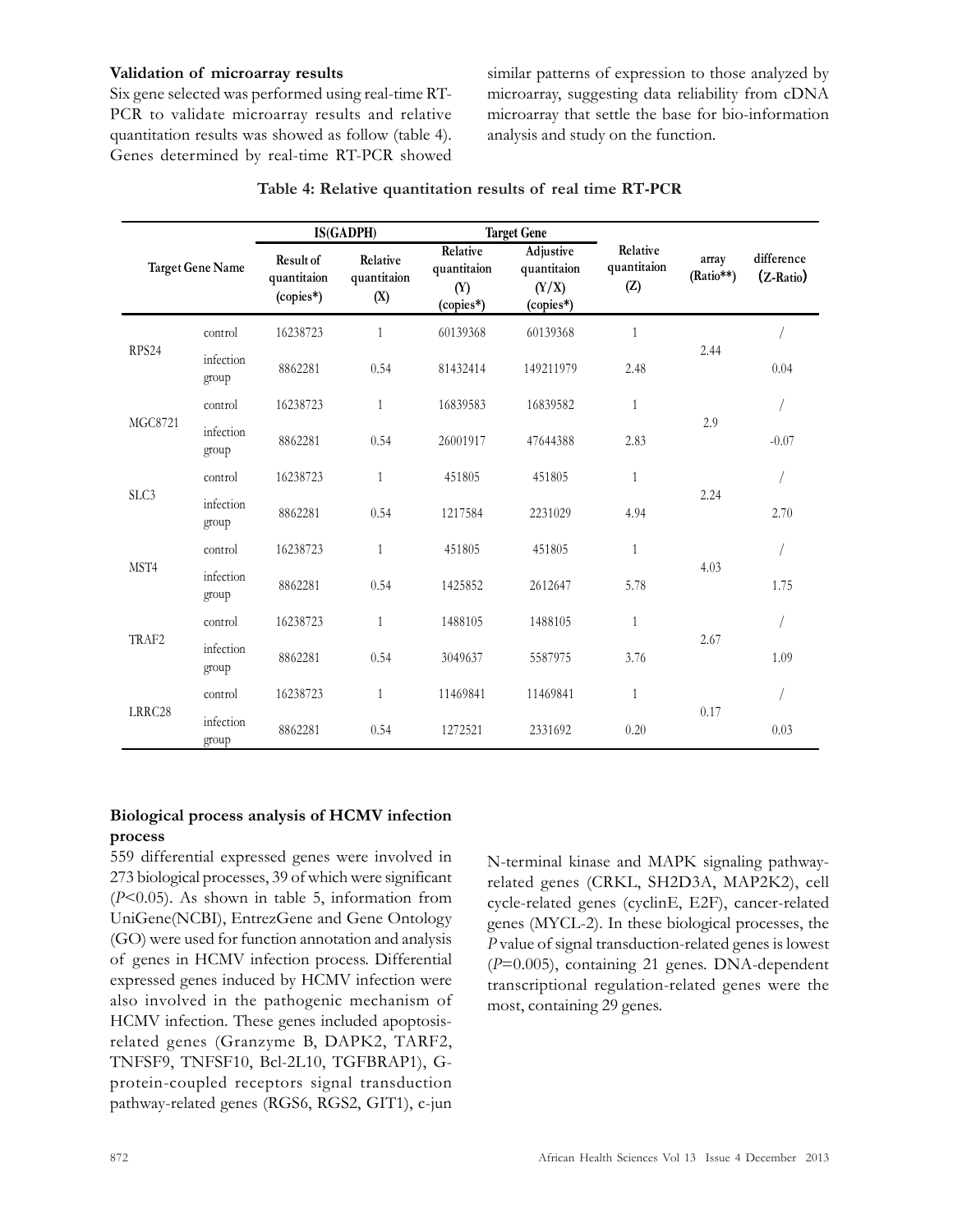## **T**able 5: Results of Biological process analysis of HCMV Infection process by Gene-Ontology and Gene Annotation

| <b>Biological Process</b>      | Gene name                                                                                            | Entrez<br>Gene | UniGene ID             | P-Value |
|--------------------------------|------------------------------------------------------------------------------------------------------|----------------|------------------------|---------|
| 1. signal transduction         |                                                                                                      |                |                        | 0.005   |
|                                | N-acylsphingosine amidohydrolase (non-lysosomal ceramidase) 2                                        | 56624          | Hs.512645              |         |
|                                | CD2-associated protein                                                                               | 23607          | Hs.485518              |         |
|                                | Arginine vasopressin receptor 1B                                                                     | 553            | Hs.1372                |         |
|                                | Prolactin releasing hormone receptor                                                                 | 2834           | Hs.248119              |         |
|                                | Chemokine (C-X-C motif) receptor 3                                                                   | 2833           | Hs.198252              |         |
|                                | Vascular endothelial growth factor                                                                   | 7422           | Hs.73793               |         |
|                                | Cannabinoid receptor 1 (brain)                                                                       | 1268           | H <sub>s.75110</sub>   |         |
|                                | Guanine nucleotide binding protein (G protein), beta polypeptide 1                                   | 2782           | Hs.430425              |         |
|                                | Brain and reproductive organ-expressed (TNFRSF modulator)                                            | 9577           | Hs.258314              |         |
|                                | Growth hormone releasing hormone receptor                                                            | 2692           | Hs.767                 |         |
|                                | Glial cell derived neurotrophic factor                                                               | 2668           | Hs.248114              |         |
|                                | Patched homolog (Drosophila)                                                                         | 5727           | H <sub>s</sub> .494538 |         |
|                                | Tumor necrosis factor (ligand) superfamily, member 9                                                 | 8744           | H <sub>s</sub> .1524   |         |
|                                | Tumor necrosis factor (ligand) superfamily, member 10                                                | 8743           | Hs.478275              |         |
|                                | 5-hydroxytryptamine (serotonin) receptor 7 (adenylate cyclase-coupled)                               | 3363           | Hs.73739               |         |
|                                | 5-hydroxytryptamine (serotonin) receptor                                                             | 3355           | Hs.248136              |         |
|                                | TNF receptor-associated factor 2                                                                     | 7186           | Hs.522506              |         |
|                                | Taste receptor, type 2, member 1                                                                     | 50834          | Hs.567492              |         |
|                                | Membrane-spanning 4-domains, subfamily A, member 1                                                   | 931            | Hs.438040              |         |
|                                | G protein-coupled receptor 74                                                                        | 7265           | Hs.519718              |         |
|                                | Ribosomal protein S6 kinase, 90kDa, polypeptide 5                                                    | 9252           | Hs.510225              |         |
|                                |                                                                                                      |                |                        |         |
| 2.regulation of transcription, | Forkhead                                                                                             | 2300           |                        | 0.044   |
| DNA-dependent                  |                                                                                                      |                | Hs.533830              |         |
|                                | Transcription factor-like 5 (basic helix-loop-helix)                                                 | 10732          | Hs.30696               |         |
|                                | Chromosome 17 open reading frame 49                                                                  | 124944         | Hs.511801              |         |
|                                | Ringfinger protein 2                                                                                 | 6045           | H <sub>s</sub> .124186 |         |
|                                | Single stranded DNA binding protein 3                                                                | 23648          | Hs.547759              |         |
|                                | Regulatory factor X, 4 (influences HLA class II expression)                                          | 5992           | Hs.388827              |         |
|                                | Interferon regulatory factor 5                                                                       | 3663           | Hs.521181              |         |
|                                | Hypothetical protein FLJ14981                                                                        | 84954          | Hs.321689              |         |
|                                | Chromatin assembly factor 1, subunit B (p60)                                                         | 8208           | Hs.75238               |         |
|                                | MAX binding protein                                                                                  | 4335           | Hs.253552              |         |
|                                | Nuclear receptor subfamily 1, group H, member 2                                                      | 7376           | Hs.432976              |         |
|                                | SWI/SNF related, matrix associated, actin dependent regulator of chromatin, subfamily a,<br>member 3 | 6596           | Hs.3068                |         |
|                                | Bromodomain adjacent to zinc finger domain,                                                          | 11177          | Hs.509140              |         |
|                                | High-mobility group 20B                                                                              | 10362          | Hs.406534              |         |
|                                | E transcription factor 2                                                                             | 1870           | Hs.194333              |         |
|                                | Jun dimerization protein p21SNFT                                                                     | 55509          | Hs.62919               |         |
|                                | DMRT-like family C2                                                                                  | 63946          | Hs.350507              |         |
|                                | Lymphoblastic leukemia derived sequence 1                                                            | 4066           | Hs.46446               |         |
|                                | Nuclear factor I/B                                                                                   | 4781           | Hs.370359              |         |
|                                | Homeo                                                                                                | 3236           | Hs.123070              |         |
|                                | Homeo                                                                                                | 3207           | Hs.249171              |         |
|                                |                                                                                                      |                |                        |         |
|                                | Cyclin H                                                                                             | 902            | Hs.292524              |         |
|                                | Peroxisome proliferative activated receptor, alpha                                                   | 5465           | Hs.534037              |         |
|                                | Ribosomal protein S6 kinase, 90kDa, polypeptide 5                                                    | 9252           | Hs.510225              |         |
|                                | Histone deacetylase 5                                                                                | 10014          | Hs.438782              |         |
|                                | MAX-like protein X                                                                                   | 6945           | Hs.383019              |         |
|                                | T-box 2                                                                                              | 6909           | Hs.531085              |         |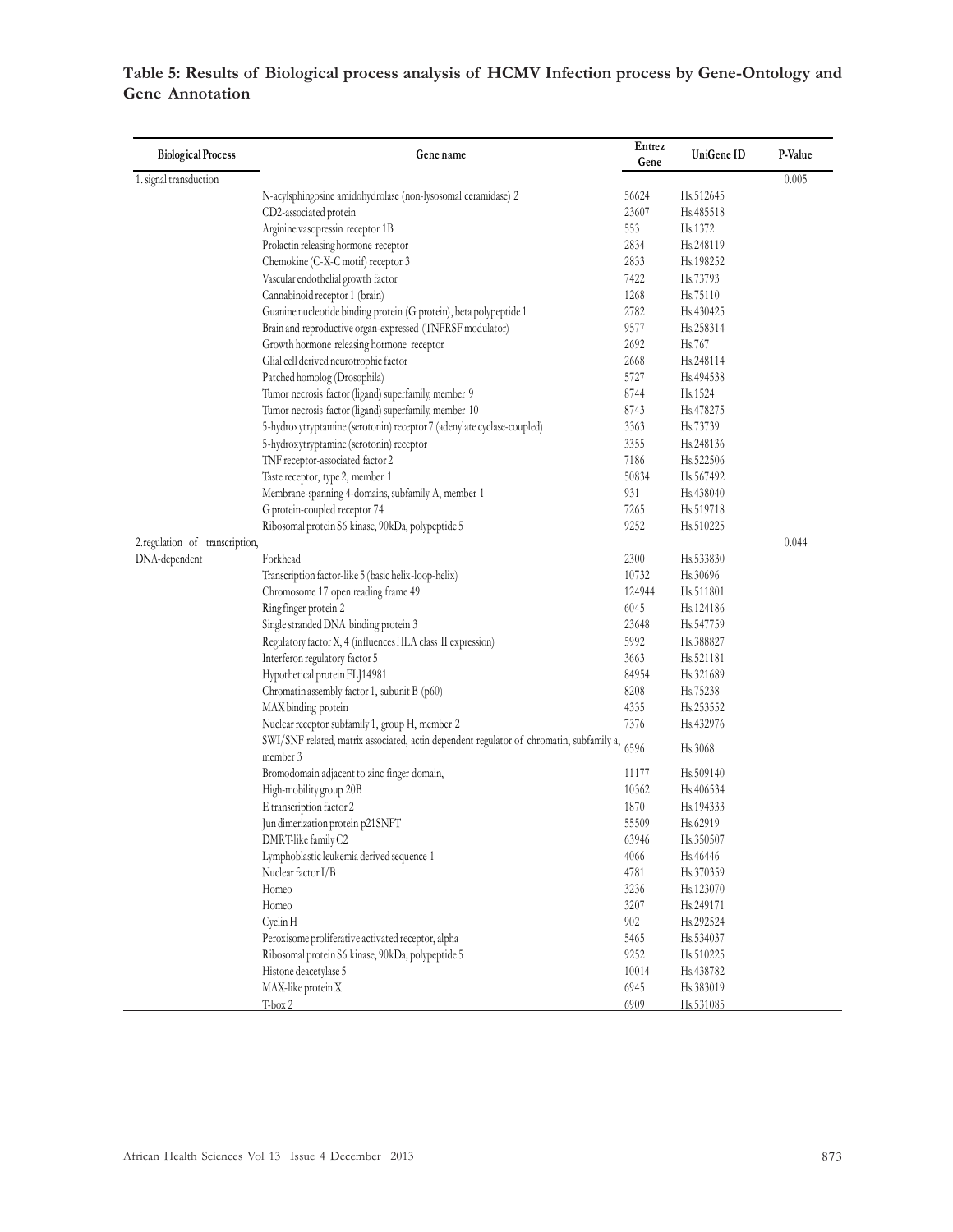## Conituation of table 5

| <b>Biological Process</b>                                                                  | Gene name                                                                        | Entrez<br>Gene | UniGene ID | P-Value        |
|--------------------------------------------------------------------------------------------|----------------------------------------------------------------------------------|----------------|------------|----------------|
| 3. cleavage of lamin                                                                       |                                                                                  |                |            | 0.03           |
|                                                                                            | Granzyme B (granzyme 2, cytotoxic T-lymphocyte-<br>associated serine esterase 1) | 3002           | Hs.1051    |                |
| 4. histidine catabolism                                                                    | Histidine ammonia-lyase                                                          | 3034           | Hs.190783  | 0.039          |
| 5. response to chemical substance                                                          | Ribosomal protein S6 kinase, 90kDa, polypeptide 5 9252                           |                | Hs.510225  | 0.027          |
| 6. regulation of angiogenesis                                                              | Keratin 1 (epidermolytic hyperkeratosis)                                         | 3848           | Hs.80828   | 0.029          |
| 7. positive regulation of vascular endothelial growth<br>factor receptor signaling pathway | Vascular endothelial growth factor                                               | 7422           | Hs.73793   | 0.034          |
| 8. response to freezing                                                                    | N-acetylneuraminic acid synthase (sialic acid<br>synthase)                       | 54187          | Hs.522310  | 0.019          |
| 9.lipopolysaccharide biosynthesis                                                          | N-acetylneuraminic acid synthase (sialic acid                                    |                |            | 0.045          |
|                                                                                            | synthase)<br>Glucosamine<br>(UDP-N-acetyl)-2-epimerase/N-                        | 54187          | Hs.522310  |                |
| 10. lactate transport                                                                      | acetylmannosamine kinase                                                         | 10020          | Hs.5920    | 0.03           |
| 11. UDP-N-acetylglucosamine metabolism                                                     | Solute carrier 16 (monocarboxylic acid<br>transporters), member 8                | 23539          | Hs.270285  | 0.028          |
|                                                                                            | (UDP-N-acetyl)-2-epimerase/N-<br>Glucosamine<br>acetylmannosamine kinase         | 10020          | Hs.5920    |                |
| 12.dihydrobiopterin metabolism                                                             | Quinoid dihydropteridine reductase                                               | 5860           | Hs.75438   | 0.038          |
| 13.DNA<br>replication-dependent<br>nucleosome<br>assembly<br>14. cold acclimation          | Chromatin assembly factor 1, subunit B (p60)                                     | 8208           | Hs.75238   | 0.048<br>0.021 |
|                                                                                            | N-acetylneuraminic acid synthase (sialic acid<br>synthase)                       | 54187          | Hs.522310  |                |
| 15. sulfate assimilation                                                                   | 3'-phosphoadenosine 5'-phosphosulfate synthase 2 9060                            |                | Hs.524491  | 0.028          |
| 16.neuromuscular junction development                                                      | CUG triplet repeat, RNA binding protein 2                                        | 10659          | Hs.309288  | 0.045          |
| 17.lysyl-tRNA aminoacylation<br>18. homoiothermy                                           | Lysyl-tRNA synthetase                                                            | 3735           | Hs.3100    | 0.018<br>0.024 |
|                                                                                            | N-acetylneuraminic acid synthase (sialic acid<br>synthase)                       | 54187          | Hs.522310  |                |
| 19. detection of abiotic stimulus                                                          | G protein-coupled receptor 74                                                    | 10886          | Hs.99231   | 0.049          |
| 20.carotenoid biosynthesis                                                                 | Isopentenyl-diphosphate delta isomerase 1                                        | 3422           | Hs.283652  | 0.036          |
| 21. protein repair<br>22.endoderm development                                              | Selenoprotein X, 1                                                               | 51734          | Hs.279623  | 0.05<br>0.044  |
| 23.DNA dealkylation                                                                        | Laminin, gamma 1 (formerly LAMB2)                                                | 3915           | Hs.497039  | 0.04           |
| 24.aging                                                                                   | N-methylpurine-DNA glycosylase                                                   | 4350           | Hs.459596  | 0.048          |
|                                                                                            | Lysyl oxidase-like 2                                                             | 4017           | Hs.571480  |                |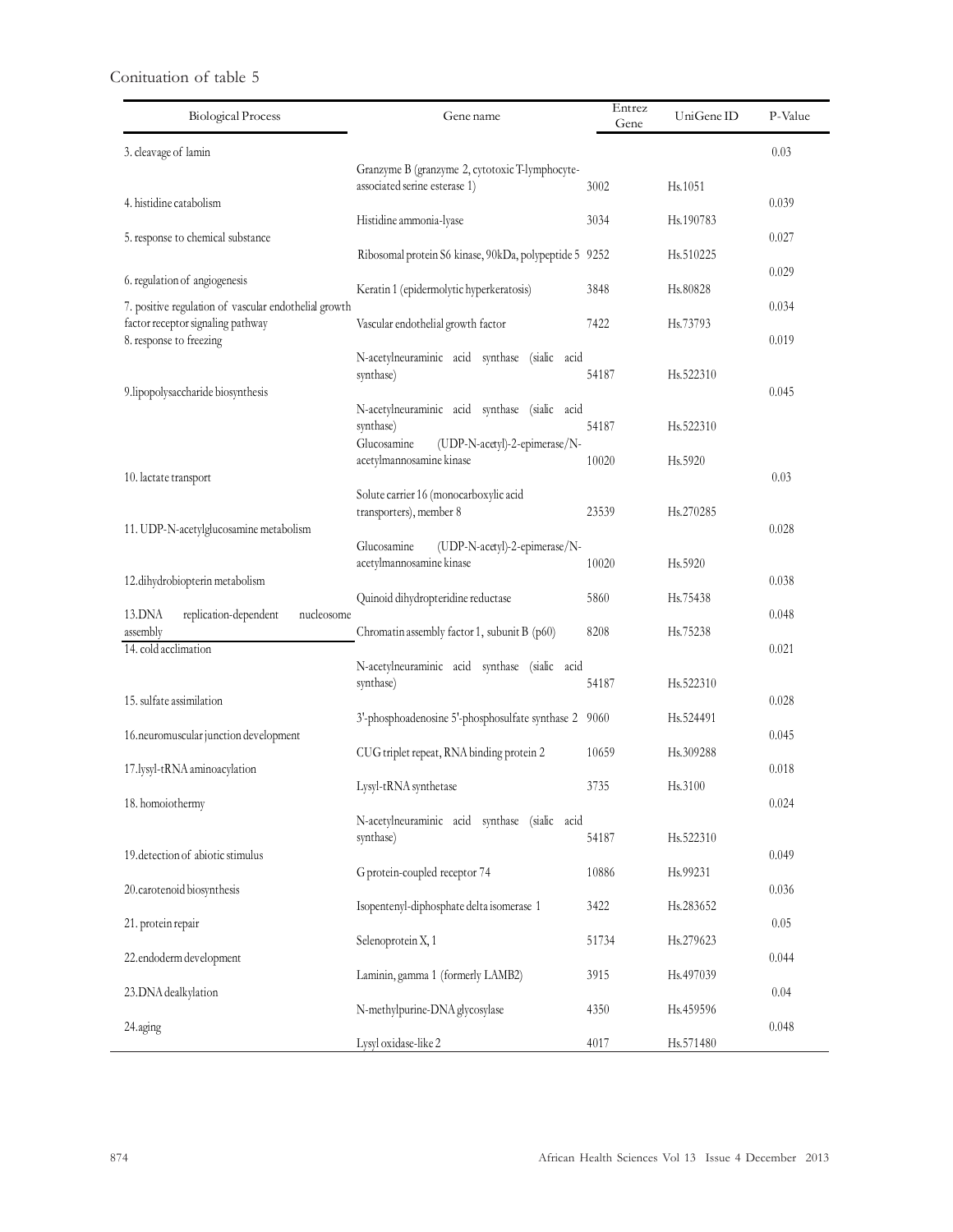Conituation of table 5

| <b>Biological Process</b>                                              | Gene name                                                                                           | Entrez<br>Gene | UniGene ID             | P-Value |
|------------------------------------------------------------------------|-----------------------------------------------------------------------------------------------------|----------------|------------------------|---------|
| 25. platelet<br>factor<br>activating<br>biosynthesis                   | Phospholipase<br>A2,<br><b>IVA</b><br>group                                                         |                |                        | 0.037   |
| 26 epithelial cell differentiation                                     | (cytosolic, calcium-dependent)                                                                      | 5321           | Hs.497200              | 0.047   |
| 27 spermatid nuclear elongation                                        | Ets homologous factor                                                                               | 26298          | Hs.502306              | 0.022   |
| 28. estrogen metabolism                                                | Transition protein 1 (during histone<br>to protamine replacement)                                   | 7141           | Hs.3017                | 0.045   |
| 29. methionyl-tRNA aminoacylation                                      | <b>UDP</b><br>glucuronosyltransferase<br>2<br>family, polypeptide B11                               | 10720          | Hs.339811              | 0.035   |
| of<br>30. fertilization,<br>exchange                                   | Methionine-tRNA synthetase                                                                          | 4141           | Hs.355867              | 0.033   |
| chromosomal proteins<br>31.S phase of mitotic cell cycle               | Transition protein 1 (during histone<br>to protamine replacement)                                   | 7141           | Hs.3017                | 0.027   |
| 32.complement<br>activation,<br>lectin                                 | $DEAD/H$ (Asp-Glu-Ala-Asp/His)<br>box polypeptide 11 (CHL1-like<br>helicase homolog, S. cerevisiae) | 1663           | Hs.443960              | 0.042   |
| pathway<br>33. leucine catabolism                                      | Keratin<br>$\mathbf{1}$<br>(epidermolytic<br>hyperkeratosis)                                        | 3848           | Hs.80828               | 0.046   |
| 34. N-acetylneuraminate metabolism                                     | Methylcrotonoyl-Coenzyme<br>А<br>carboxylase 2 (beta)                                               | 64087          | Hs.167531              | 0.017   |
| 35. peptidyl-diphthamide                                               | Glucosamine<br>$(UDP-N-accept) - 2-$<br>epimerase/N-acetylmannosamine<br>kinase                     | 10020          | Hs.5920                | 0.032   |
| biosynthesis from peptidyl-histidine<br>36. DNA damage induced protein | DPH5 homolog (S. cerevisiae)                                                                        | 51611          | Hs.440776              | 0.046   |
| phosphorylation<br>37. icosanoid metabolism                            | Ribosomal protein S6 kinase, 90kDa,<br>polypeptide 5                                                | 9252           | Hs.510225              | 0.033   |
|                                                                        | Phospholipase<br>A2,<br>IVA<br>group<br>(cytosolic, calcium-dependent)                              | 5321           | Hs.497200              |         |
| 38. histone phosphorylation                                            | Ribosomal protein S6 kinase, 90kDa,<br>polypeptide 5                                                | 9252           | Hs.510225              | 0.031   |
| 39. chromatin silencing                                                | Transition protein 1 (during histone                                                                |                |                        | 0.041   |
|                                                                        | to protamine replacement)<br>Histone deacetylase 5                                                  | 7186<br>10014  | Hs.522506<br>Hs.438782 |         |

#### Discussion

cDNA microarray, which can simultaneously monitor the expression levels of thousands of genes to study the effects of certain treatments, diseases, and developmental stages on gene expression. cDNA microarray has been used to analyses of differential gene expression in virus-infected process, revealing the interaction of virus with host cells, exploring the pathogenic mechanisms of virus and developing antiviral drugs, which is an important research subject of viral infectomics 15-17 .

In 1998, Zhu et al<sup>18</sup>. firstly used DNA array technology to global monitor the levels of about 6600 human mRNAs in HCMV-infected cells as compared with uninfected ones. The level of 258 mRNAs changed by a factor of 4 or more before the onset of viral DNA replication. Several of these mRNAs encode gene products that might play key roles in virus-induced pathogenesis. So it is important to identify them as intriguing targets for further study. In previous study, they used differential display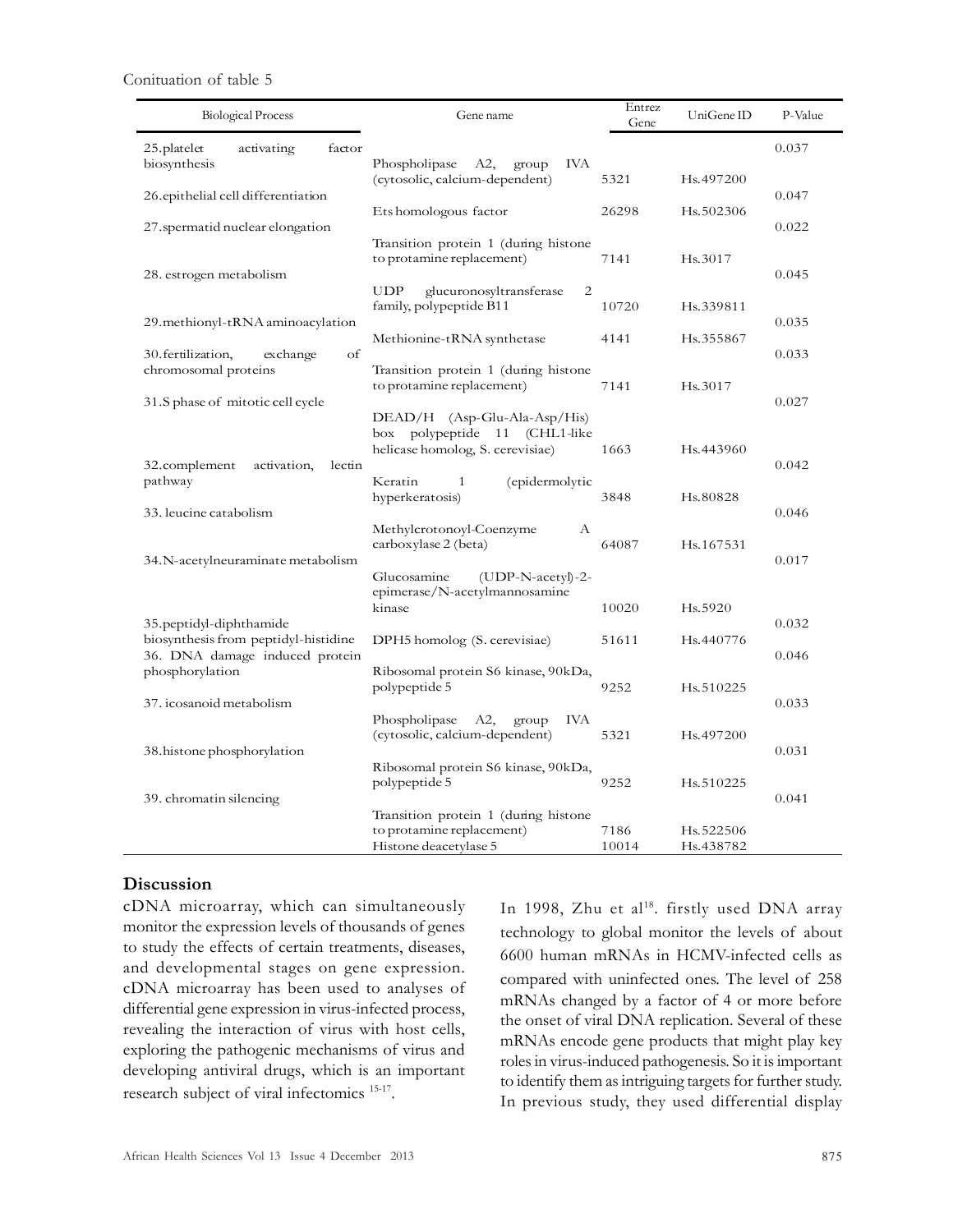analysis to assess the effect of HCMV infection on the accumulation of cellular RNAs. Fifty-seven partial cDNA clones were isolated, representing about 26 differentially expressed mRNAs. 11 of these mRNAs were virus-coded, and 15 were of cellular origin. But the detection throughout and sensitivity using differential display analysis were lower than those from DNA microarray technology<sup>18, 19</sup>. Browne et al<sup>[11]</sup>. used gene chip technology to analyze the effect of HCMV infection on cellular mRNA accumulation and 1425 cellular mRNAs, which include cell cycle regulators, apoptosis regulators, inflammatory pathway genes and immune regulators, were found to be up-regulated or down-regulated by threefold or greater. Simmen et al<sup>12</sup>. showed that HCMV-regulated gene expression profile in fibroblasts using high-density cDNA microarrays and found that the interaction of gB with its as yet unidentified cellular receptor is the principal mechanism by which HCMV alters cellular gene expression early during infection. These results suggested that HCMV could affect the expression of host genes through many mechanisms. However, most studies just focused on human fibroblast as the host cell infected by HCMV.

In this study, we used ECV304 as target cells to global monitor the effect of HCMV on ECV304 gene expression profiling using 60-mer high-density oligo microarra. ECV304 was reported first in 1990 as a spontaneously - transformed and immortalized cell line, which derived from a Japanese HUVEC<sup>20</sup>. It is a permanent endothelial cell line and has been used widely as an endothelial cell model and a useful research tool in biomedicine and pharmacology. The result showed that there were 559 differential expressed genes. 471 genes were found to be expressed up-regulated, 334 of which had clear functions, while 88 genes were found to be expressed down-regulated, 69 of which had clear functions. These genes which included apoptosisrelated genes, G-protein-coupled receptors signal transduction pathway-related genes, c-jun N-terminal kinase and MAPK signaling pathway-related genes, cell cycle-related genes and cancer-related genes. In these biological processes, signal transduction-related genes and DNA-dependent transcriptional regulation-related genes seem to be important in HCMV infection process. These genes were analyzed by microarray showed similar patterns of expression to those determined by real-time RT-PCR, suggesting data reliability from cDNA microarray that settle the base for bio-information analysis and study on the function. A set of genes were identified as differential expression in this study and some of them might be associated with biological process of HCMV pathogenetic. These genes are elucidated as follows.

VEGF gene is a member of the PDGF/ VEGF growth factor family and encodes a protein that is often found as a disulfide linked homodimer. This protein is a glycosylated mitogen that specifically acts on endothelial cells and has various effects, including mediating increased vascular permeability, inducing angiogenesis, vasculogenesis and endothelial cell growth, promoting cell migration, and inhibiting apoptosis. In our study, up-regulated VEGF gene might associate with some damage induced by HCMV as its function in cell biological process.

RGS6 (regulator of G-protein signaling 6) and RGS2 (regulator of G-protein signaling 2), which are decode regulators of G protein and have been shown to modulate the functioning of G proteins by activating the intrinsic GTPase activity of the alpha (guanine nucleotide-binding) subunits. Signalling by G proteins is controlled by the regulator of Gprotein signalling (RGS) proteins that accelerate the GTPase activity of Galpha subunits and act in a Gprotein-coupled receptor (GPCR)-specific manner. Because GPCRs play a crucial role in cellular communication, and chemokine receptors are essential for leukocyte trafficking in particular. The virus-encoded GPCRs (vGPCRs) may be crucial determinants of viral pathogenesis<sup>21</sup>. Expression of vGPCRs may play a prominent role in immune evasion, promoting virus dissemination, or modulating cellular responses of infected cells. Within the HCMV genome, four genes encoding GPCRs have previously been identified (US27, US28, UL33, and  $UL78)^{22}$ . On the basis of sequence alignments, it has been identified that HCMV may effectively use UL33 to orchestrate multiple signaling networks within infected cells.

TNFSF9 (Tumor necrosis factor (ligand) superfamily, member 9) and TNFSF10 (Tumor necrosis factor (ligand) superfamily, member 10), which encode the protein, are cytokines that belong to the tumor necrosis factor (TNF) ligand family. This cytokine encoded by TNFSF9 is a ligand for TNFRSF9/4-1BB, which is a costimulatory molecule in T lymphocytes. This cytokine and its receptor are involved in the antigen presentation process, and in the generation of cytotoxic T cells. It is found to express in various cancer cell lines, involve in T celltumor cell interaction, and also be required for the optimal CD8 responses in CD8 T cells. This protein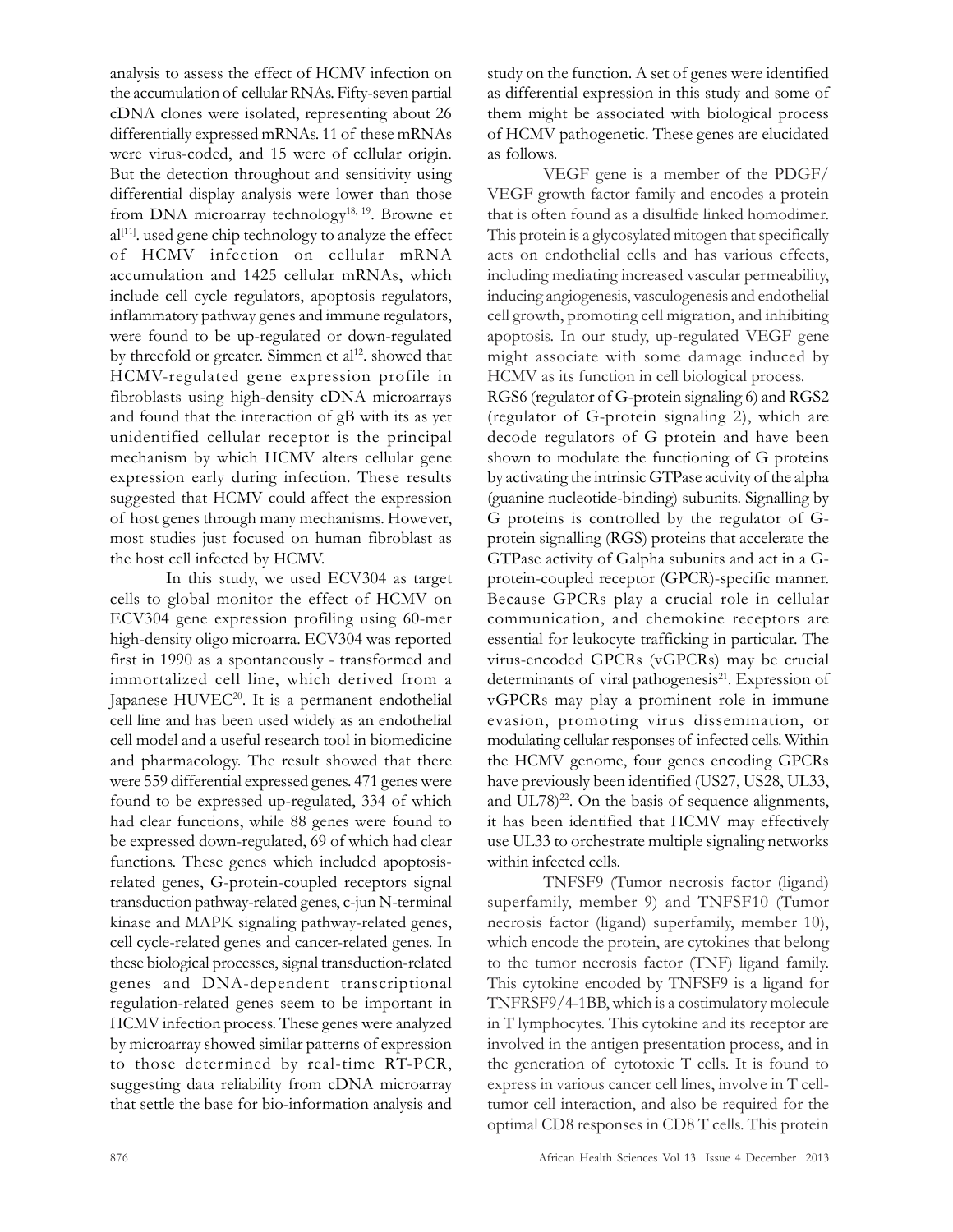decoded by TNFSF10 preferentially induces apoptosis in transformed and tumor cells, but does not appear to kill normal cells although it is expressed at a significant level in most normal tissues. This protein binds to several members of TNF receptor superfamily including TNFRSF10A/TRAILR1, NFRSF10B/TRAILR2, TNFRSF10C /TRAILR3, TNFRSF10D /TRAILR4, and possibly also to TNFRSF11B/OPG. The activity of this protein may be modulated by binding to the decoy receptors TNFRSF10C/TRAILR3, TNFRSF10D/TRAILR4, and TNFRSF11B/OPG that cannot induce apoptosis. The binding of this protein to its receptors has been shown to trigger the activation of MAPK8/ JNK, caspase 8, and caspase 3. Our study showed the two genes were regulated by HCMV.

It was found that the biological process, such as S phase of mitotic cell cycle, was significant in HCMV infection. DEAD box proteins, characterized by the conserved motif Asp-Glu-Ala-Asp (DEAD), are putative RNA helicases. They are implicated in a number of cellular processes involving alteration of RNA secondary structure such as translation initiation, nuclear and mitochondrial splicing, and ribosome and spliceosome assembly. The protein decoded by DDX11 gene is most important component in regulation of mitotic cell cycle. DDX11 is a homolog of the yeast CHL1 gene, and may function to maintain chromosome transmission fidelity and genome stability. Based on their distribution patterns, some members of this family are believed to be involved in embryogenesis, spermatogenesis, and cellular growth and division<sup>23</sup>. In our previous study, the change of S phase effected by the HCMV infection in ECV304 cells at four days post-infection was demonstrated. HCMV productively infect terminally differentiated cells of the host that are in the G0 phase of the cell cycle. Human foreskin fibroblast (HFF) cells are widely used for permissive HCMV infection in tissue culture. These cells withdraw from the cell cycle on contact inhibition and are in G0 arrest or G1 phase. Because HCMV do not encode many of the biosynthetic enzymes for DNA precursor synthesis, the virus requires a mechanism to overcome cellular quiescence. HCMV infection induces the progression of quiescent cells toward the G1\_S transition point and activates cellular genes required for DNA replication such as thymidine kinase  $(TK)^{24}$ , dihydrofolate reductase  $(DHFR)^{25}$ , cyclin  $E^{26}$  and DNA polymerase<sup>27</sup>. Genes that are differentially expressed during infection can potentially provide insights into the complex regulatory phenomena at the transcriptional level

African Health Sciences Vol 13 Issue 4 December 2013 877

within ECV304 cells in response to HCMV infection. Up-regulated genes may represent host responses to stress stimuli and/or viral induced mechanisms of pathogenesis. On the other hand, the downregulation of other cellular transcripts may be partially attributed to the shutoff of host macromolecular synthesis in favor of viral replication.

MAP2K2 (mitogen-activated protein kinase kinase 2) can encode a protein, which is a dual specificity protein kinase belonging to the MAP kinase kinase family<sup>28</sup>. This kinase is known to play a critical role in mitogen growth factor signal transduction. Subsequently it phosphorylates and thus activates MAPK1/ERK2 and MAPK2/ERK3. The activation of this kinase itself is dependent on the Ser/Thr phosphorylation by MAP kinase kinase kinases. The inhibition or degradation of this kinase is found to be involved in the pathogenesis of Yersinia and anthrax.

v-CRK avian sarcoma virus CT10-homolog-like (CRKL) contains one SH2 domain and two SH3 domains. CRKL has been shown to activate the RAS and JUN kinase signaling pathways and transform fibroblasts in a RAS-dependent fashion. It is a substrate of the BCR-ABL tyrosine kinase and plays a role in fibroblast transformation by BCR-ABL. In addition, CRKL has oncogenic potential.

MICA gene encodes the higly polymorphic MHC (HLA) class I chain-related gene A. The protein product is expressed on the cell surface, although unlike canonical class I molecules it does not seem to associate with beta-2-microglobulin. It is thought that MICA functions as a stress-induced antigen that is broadly recognized by intestinal epithelial gamma delta T cells. MICB gene encodes a heavily glycosylated protein which is a ligand for the NKG2D type II receptor. Binding of the ligand activates the cytolytic response of natural killer (NK) cells, CD8 alphabeta T cells, and gammadelta T cells which express the receptor. This protein is stressinduced and is similar to MHC class I molecules; however, it does not associate with beta-2 microglobulin or bind peptides. HCMV infection is associated with graft rejection by upregulating expression of MICA and MICB<sup>29</sup>. Cyclin E decoded by CCNE1 gene belongs to the highly conserved cyclin family, whose members are characterized by a dramatic periodicity in protein abundance through the cell cycle. Cyclins function as regulators of CDK kinases. Different cyclins exhibit distinct expression and degradation patterns which contribute to the temporal coordination of each mitotic event. This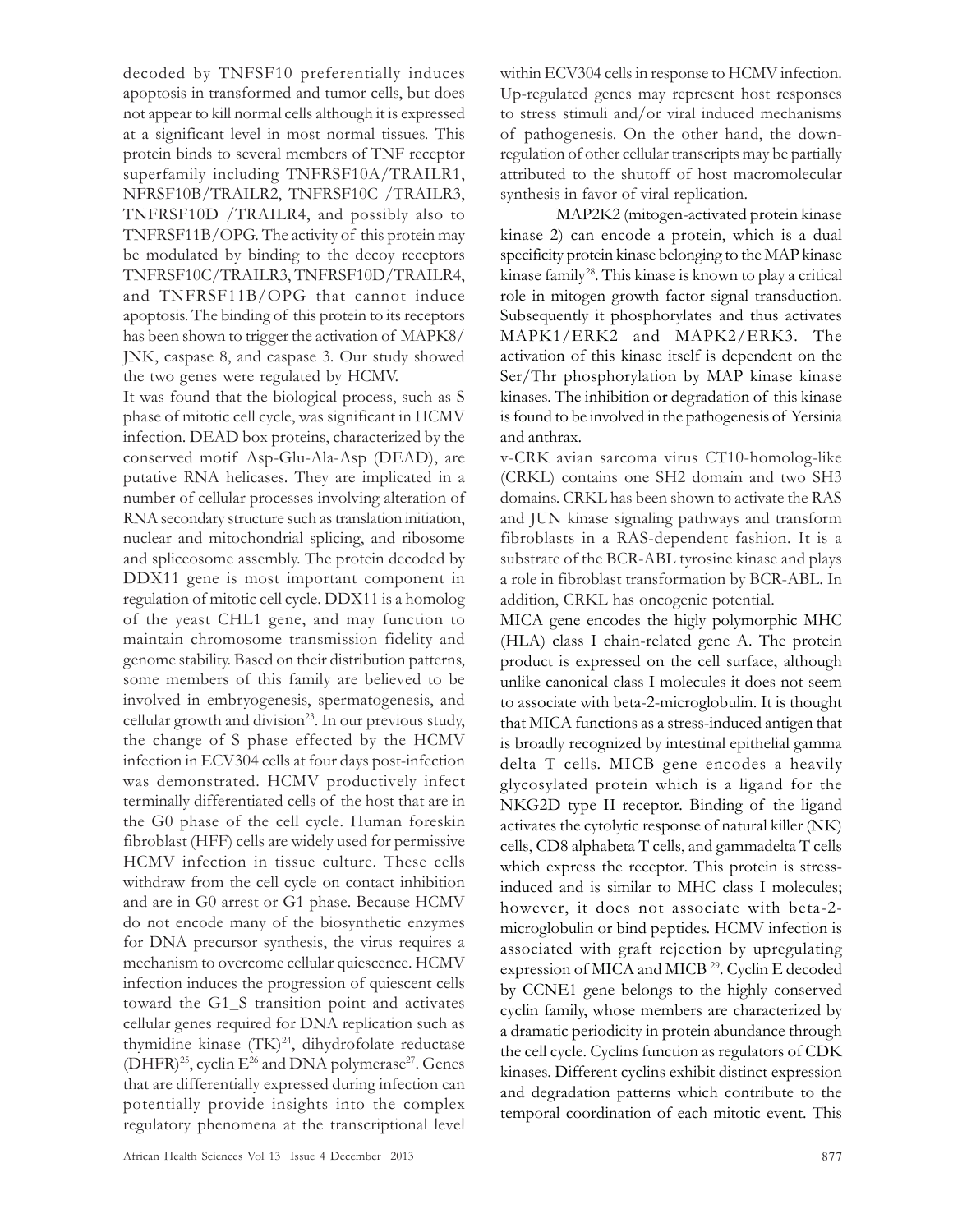protein accumulates at the G1-S phase boundary and is degraded as cells progress through S phase. Overexpression of this gene has been observed in many tumors, which results in chromosome instability, and thus may contribute to tumorigenesis. Cyclin E/cdk2 kinase activity can be activated by the immediate-early genes, IE1 and IE2, in HCMV infected cells. Transactivation of the cyclin E promoter by IE2 has been reported $30$ , but the mechanism for IE1 activation of cyclin E/cdk2 kinase activity in HCMV-infected cells is still unclear. In this study, our experimental results are in agreement with the results obtained by Vierling et al.

BCL2L10 gene decodes a protein belonging to the BCL-2 protein family. BCL-2 family members form hetero- or homodimers and act as anti- or pro-apoptotic regulators that are involved in a wide variety of cellular activities. The protein encoded by this gene contains conserved BH4, BH1 and BH2 domains. This protein can interact with other members of BCL-2 protein family including BCL2, BCL2L1/BCL-X (L), and BAX. Overexpression of this gene has been shown to suppress cell apoptosis possibly through the prevention of cytochrome C release from the mitochondria, and thus activating caspase-3 activation. The mouse counterpart of this protein is found to interact with Apaf1 and forms a protein complex with Caspase 9, which suggests the involvement of this protein in APAF1 and CASPASE 9 related apoptotic pathway.

## Conclusion

Among all biological processes induced by HCMV infection in ECV304 cells, the signal transductionrelated genes were the most significant, which contained 21 genes, and those genes involved in various function in different signal transduction pathways. Though the roles of the cellular genes discussed above in HCMV replication and pathogenesis remain highly speculative, the ability to identify cellular genes whose functions provide tantalizing hints of potential mechanistic roles in infectious disease processes underscores the utility of cDNA microarray technology in the study of pathogens. The global analysis of changes in mRNA levels provides a catalog of genes that are modulated as a result of the host–pathogen interaction and therefore deserve further scrutiny. DNA array analysis provides an important new approach for the investigation of pathogenic mechanisms.

#### Acknowledgements

We thank Prof. WU Guo-jun Institute of Medical Microbiology, Central South University, China for kindly providing HCMV AD169 strain. This study was supported by The Science & Technology Foundation of Guizhou Province (No.[2007]2088).

#### References

- 1. Numazaki K. Congenital infection and HCMV. Nihon Rinsho 2006, 64 Suppl 3: 496-499.
- 2. Streblow D N, Orloff S L, Nelson J A. Do pathogens accelerate atherosclerosis? J Nutr 2001; 131(10): 2798S-2804S.
- 3. Schottstedt V, Blumel J, Burger R, et al. Human Cytomegalovirus (HCMV) - Revised. Transfus Med Hemother 2010; 37(6): 365-375.
- 4. Melnick M, Sedghizadeh PP, Allen CM, et al. Human cytomegalovirus and mucoepidermoid carcinoma of salivary glands: cell-specific localization of active viral and oncogenic signaling proteins is confirmatory of a causal relationship. Exp Mol Pathol 2012; 92(1): 118- 125.
- 5. Plachter B, Sinzger C, Jahn G. Cell types involved in replication and distribution of human cytomegalovirus. Adv Virus Res 1996; 46: 195- 261.
- 6. Kahl M, Siegel-Axel D, Stenglein S, et al. Efficient lytic infection of human arterial endothelial cells by human cytomegalovirus strains. J Virol 2000; 74(16): 7628-7635.
- 7. Bissinger AL, Sinzger C, Kaiserling E, et al. Human cytomegalovirus as a direct pathogen: correlation of multiorgan involvement and cell distribution with clinical and pathological findings in a case of congenital inclusion disease. J Med Virol 2002; 67(2): 200-206.
- 8. Fish KN, Stenglein SG, Ibanez C, et al. Cytomegalovirus persistence in macrophages and endothelial cells. Scand J Infect Dis Suppl 1995; 99: 34-40.
- 9. Jarvis MA, Nelson JA. Human cytomegalovirus persistence and latency in endothelial cells and macrophages. Curr Opin Microbiol, 2002; 5(4): 403-407.
- 10. Jenner RG, Young RA. Insights into host responses against pathogens from transcriptional profiling. Nat Rev Microbiol 2005; 3(4): 281-294.
- 11. Browne E P, Wing B, Coleman D, et al. Altered cellular mRNA levels in human cytomega- lovirusinfected fibroblasts: viral block to the accumulation